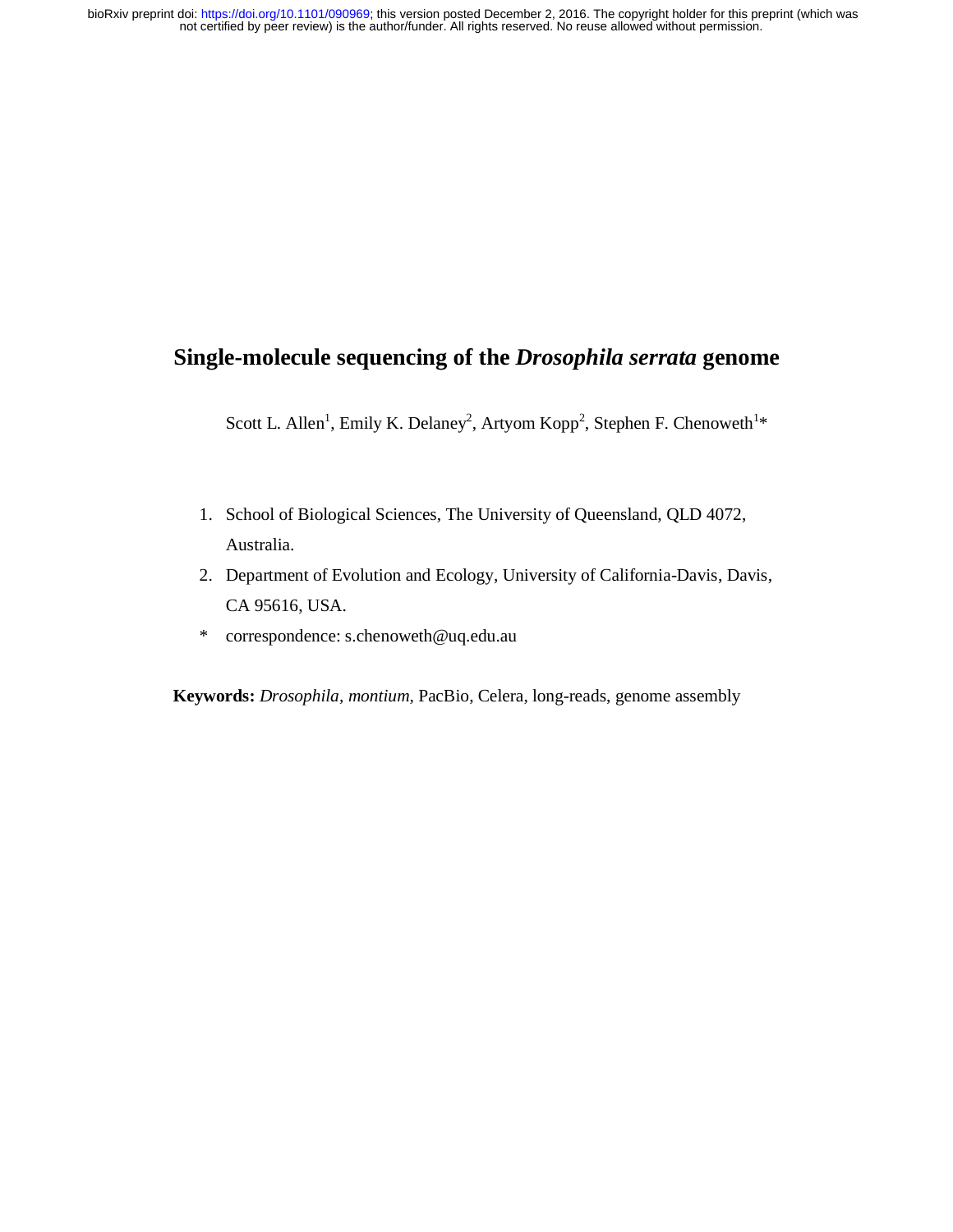# **ABSTRACT**

Long read sequencing technology promises to greatly enhance *de novo* assembly of genomes for non-model species. While error rates have been a large stumbling block,

- 5 sequencing at high coverage allows reads to be self-corrected. Here we sequence and *de novo* assemble the genome of *Drosophila serrata*, a non-model species from the *montium* subgroup that has been well studied for clines and sexual selection. Using 11 PacBio SMRT cells, we generated 12 Gbp of raw sequence data comprising approximately 65x whole genome coverage. Read lengths averaged 8,940 bp
- 10 (NRead50 12,200) with the longest read at 53 Kbp. We self-corrected reads using the PBDagCon algorithm and assembled the genome using the MHAP algorithm within the PBcR assembler. Total genome length was 198 Mbp with an N50 just under 1 Mbp. Contigs displayed a high degree of arm-level conservation with *D. melanogaster*. We also provide an initial annotation for this genome using *in silico*
- 15 gene predictions that were supported by RNA-seq data.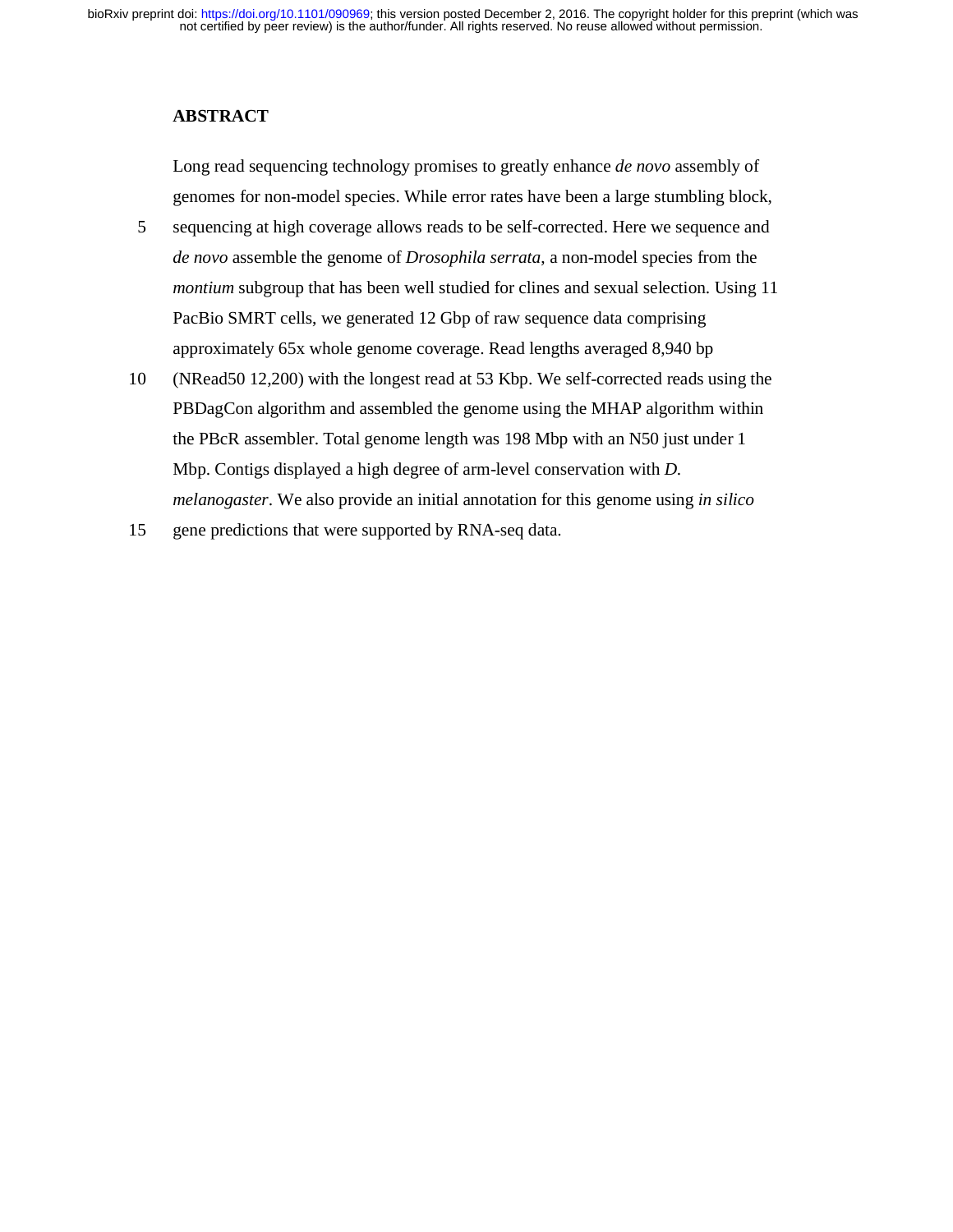#### **INTRODUCTION**

- 20 Second-generation sequencing (2GS) platforms, such as Illumina sequencing-bysynthesis, have dramatically reduced genome sequencing costs while increasing throughput exponentially (Shendure and Ji 2008). The relatively low cost and massive throughput of second-generation sequencing platforms have paved the way for sequencing and *de novo* assembly of thousands of species' genomes (Alkan et al.
- 25 2011). Second-generation sequencing methods generate short reads (less than a few hundred base pairs in length) that have limitations for *de novo* genome assembly, where assembly is performed without the aid of a reference genome (Green 1997; Miller et al. 2008; Nagarajan and Pop 2013; Alkan et al. 2011). With short reads, *de novo* assembly is an inherently difficult computational problem because repetitive
- 30 DNA sequences are often much longer than the length of each read (Ukkonen 1992). For instance, it has been estimated that short read *de novo* assemblies could be missing up to 20% of sequence information because repeat DNA sequences can increase the number of misassembled and fragmented regions (Schatz et al. 2010; Alkan et al. 2011; Ukkonen 1992). One way to alleviate the problem of repetitive
- 35 DNA in the *de novo* assembly process has been to incorporate a second set of matepair libraries with very long inserts (>2 kbp) (Li et al. 2010; Chaisson et al. 2009; Simpson et al. 2009; Alkan et al. 2011; Butler et al. 2008). Mate-pair libraries can resolve repeats (Treangen and Salzberg 2012; Wetzel et al. 2011) and improve scaffolding (van Heesch et al. 2013), but paired-end contamination and insert size
- 40 mis-estimation can also lead to mis-assemblies (Phillippy et al. 2008; Sahlin et al. 2016).

More recently, third-generation (3GS) single-molecule sequencing technologies such as Pacific Biosciences' (PacBio) SMRT sequencing and Oxford Nanopore's MinION

- 45 sequencing, which currently produce much longer reads, up to 54 kbp (Lee et al. 2014) and > 10 kbp (Quick et al. 2014), respectively, can overcome some of the shortcomings of 2GS assembly (Berlin et al. 2015). Although long-read sequencing technology produces reads with a high error rate, ranging from 82.1% (Chin et al. 2011) to 84.6% accuracy (Rasko et al. 2011), sequencing errors occur at more or less
- 50 random positions across long-reads (Chin et al. 2013) and can be corrected with 2GS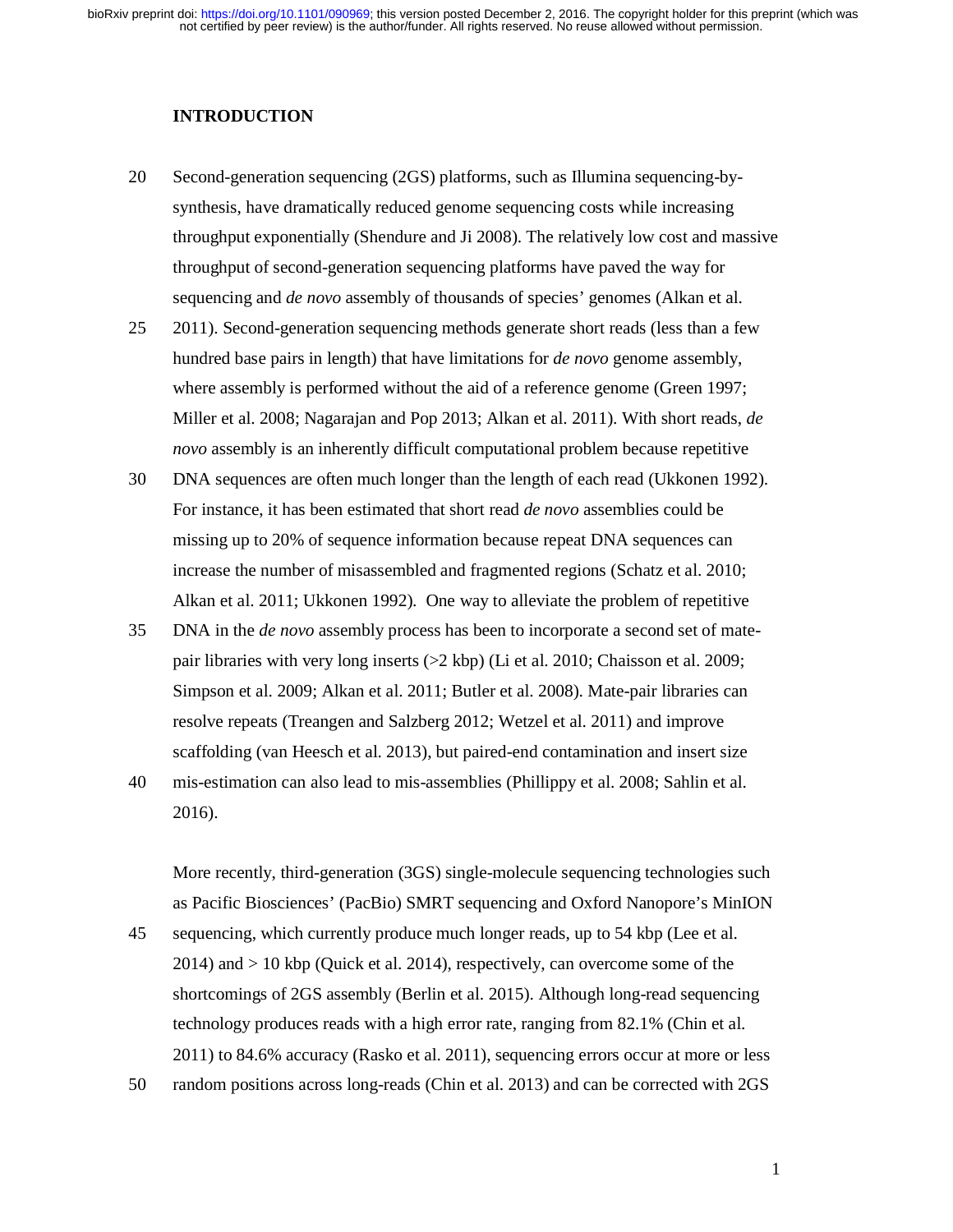short-read data (Koren et al. 2012) or by using excess 3GS reads for a self-correction (Chin et al. 2013).

In this paper, we use PacBio long-read sequencing to *de novo* assemble the genome of

- 55 the fly, *Drosophila serrata*, which has been particularly well studied from an evolutionary standpoint*. D. serrata* is a member of the *Drosophila montium* subgroup, which split from the *D. melanogaster* subgroup approximately 40 Mya (Tamura et al. 2004), and consists of an estimated 98 species (Brake and Bächli 2008). At present, only one draft genome assembly (*D. kikkawai*) is available (Chen et al. 2014) from
- 60 this species-rich subgroup. *D. serrata* has a broad geographical distribution, ranging from Papua New Guinea to south eastern Australia and has emerged as a powerful model for addressing evolutionary questions such as the evolution of species borders (Blows and Hoffman 1993; Hallas et al. 2002; Magiafoglou et al. 2002) and climate adaptation (Frentiu and Chenoweth 2010; Kellermann et al. 2009). The species has
- 65 also been used to investigate sexual selection (Hine et al. 2002; Chenoweth et al. 2015), male mate choice (Chenoweth and Blows 2003; Chenoweth et al. 2007), mate recognition (Higgie et al. 2000), sexual dimorphism (Chenoweth et al. 2008; Yassin et al. 2016), sexual conflict (Delcourt et al. 2009) and indirect genetic effects (Chenoweth et al. 2010b). Its cuticular hydrocarbons, which serve as contact
- 70 pheromones (Chung et al. 2014), have been extensively used to develop novel multivariate quantitative genetic approaches for exploring genetic constraints on adaptation (Blows et al. 2004; Chenoweth et al. 2010a; McGuigan et al. 2011b; Rundle et al. 2009).
- 75 Despite the importance of *D. serrata* as a model for evolutionary research, our poor understanding of its genome remains a significant limitation. Linkage and physical genome maps are available (Stocker et al. 2012), and an expressed sequence tag (EST) library has been developed (Frentiu et al. 2009), but the species lacks a draft genome. Here we report the sequencing and assembly of the *D. serrata* genome using
- 80 exclusively Pacific Biosciences SMRT technology. We also provide an initial annotation of the genome based on *in silco* gene predictors and mRNA-seq data. Our *de novo* genome and its annotation will provide a resource for ongoing population genomic and trait mapping studies in this species as well as facilitate broader studies of genome evolution in the family Drosophilidae.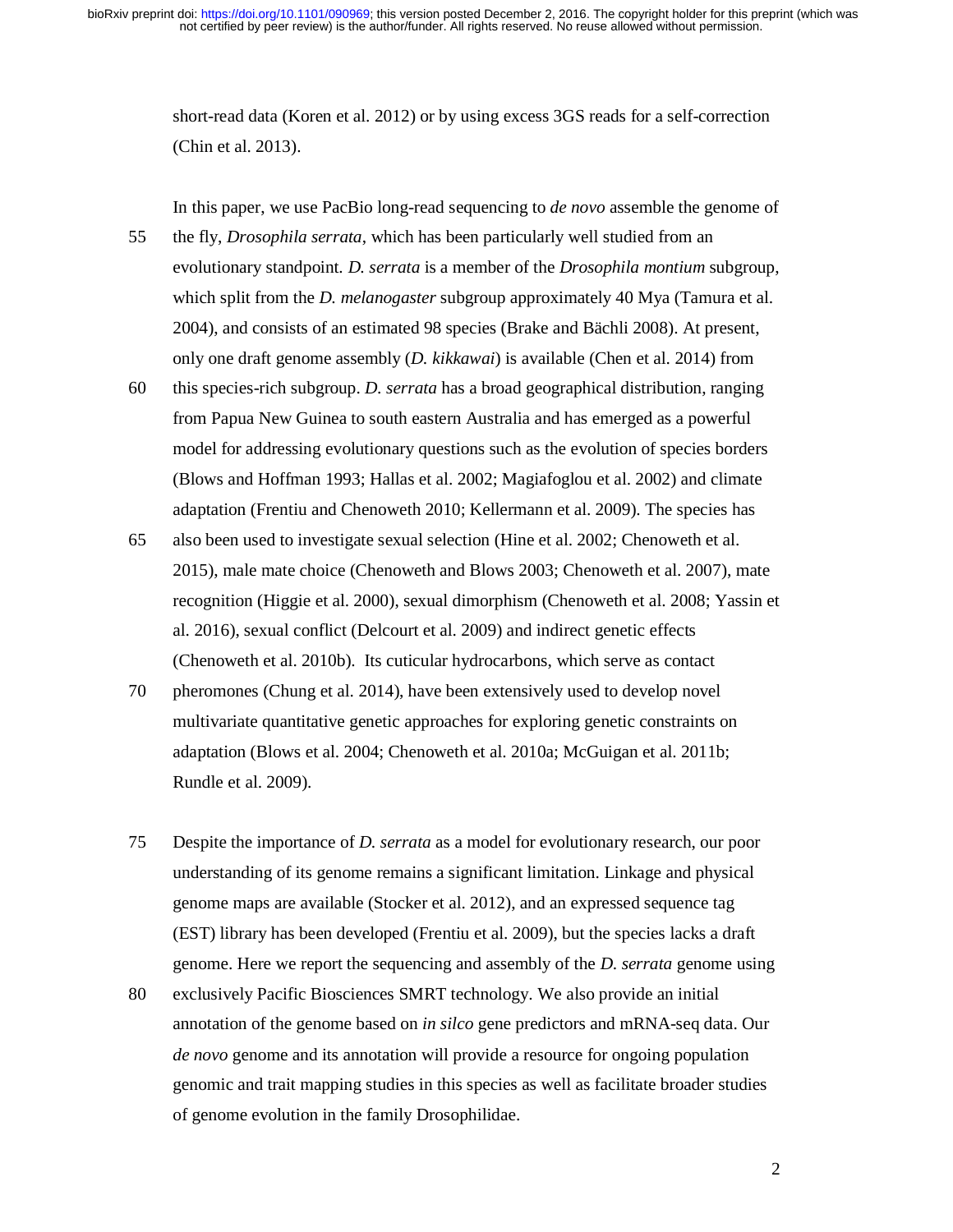85

# **MATERIALS AND METHODS**

#### *Fly Strains and DNA Extraction*

- 90 We sequenced a mix of ~100 mg of males and females from a single inbred line that originated from Forster, Australia, and had been inbred via full-sib mating for 10 generations before being maintained at a large population size  $(N \sim 250$  individuals) (McGuigan et al. 2011b). A single further generation of full-sib inbreeding was applied before extraction of DNA. This same inbred line was used for the *D. serrata*
- 95 linkage map, was the founding line for previous mutation accumulation studies (Latimer et al. 2015; McGuigan et al. 2014a; McGuigan et al. 2014b; McGuigan et al. 2011a) and is fixed for the light female abdominal pigmentation phenotype mapped by Yassin et al. (2016). High molecular weight DNA was extracted from fly bodies (heads were excluded to reduce eye pigment contamination) using a Qiagen Gentra
- 100 Puregene Tissue Kit (Cat #158667) which produced fragments > 100 kbp (measured using pulsed-field gel electrophoresis). Two phenol-chloroform extractions were performed by the University of California-Davis DNA Technologies Core prior to preparation of a sequencing library.

### 105 *Genome Sequencing and Assembly*

DNA was sequenced using 11 SMRT cells and P6-C4 chemistry on the Pacific Biosciences RS II platform. In total this produced ~13 billion base pairs spanning 136,119 filtered subreads with a mean read length of 8,840 bp and an N50 of 12,220

- 110 bp (Figure S1). The PacBio genome was assembled using the PBcR pipeline that implements the MHAP algorithm within the Celera Assembler (Berlin et al. 2015) and polished with Quiver (Chin et al. 2013) in three steps: (1) errors were corrected in reads using PBDagCon, which requires at least 50x genome coverage and utilizes the consensus of over-sampled sequences (Chin et al. 2013), (2) overlapping sequences
- 115 were assembled using MHAP and the Celera Assembler (Berlin et al. 2015), and (3) contigs were polished with Quiver to correct for spurious SNP calls and small indels (Chin et al. 2013). The "sensitive" setting was used for both read correction and genome assembly (Berlin et al. 2015) whereas the default settings were used for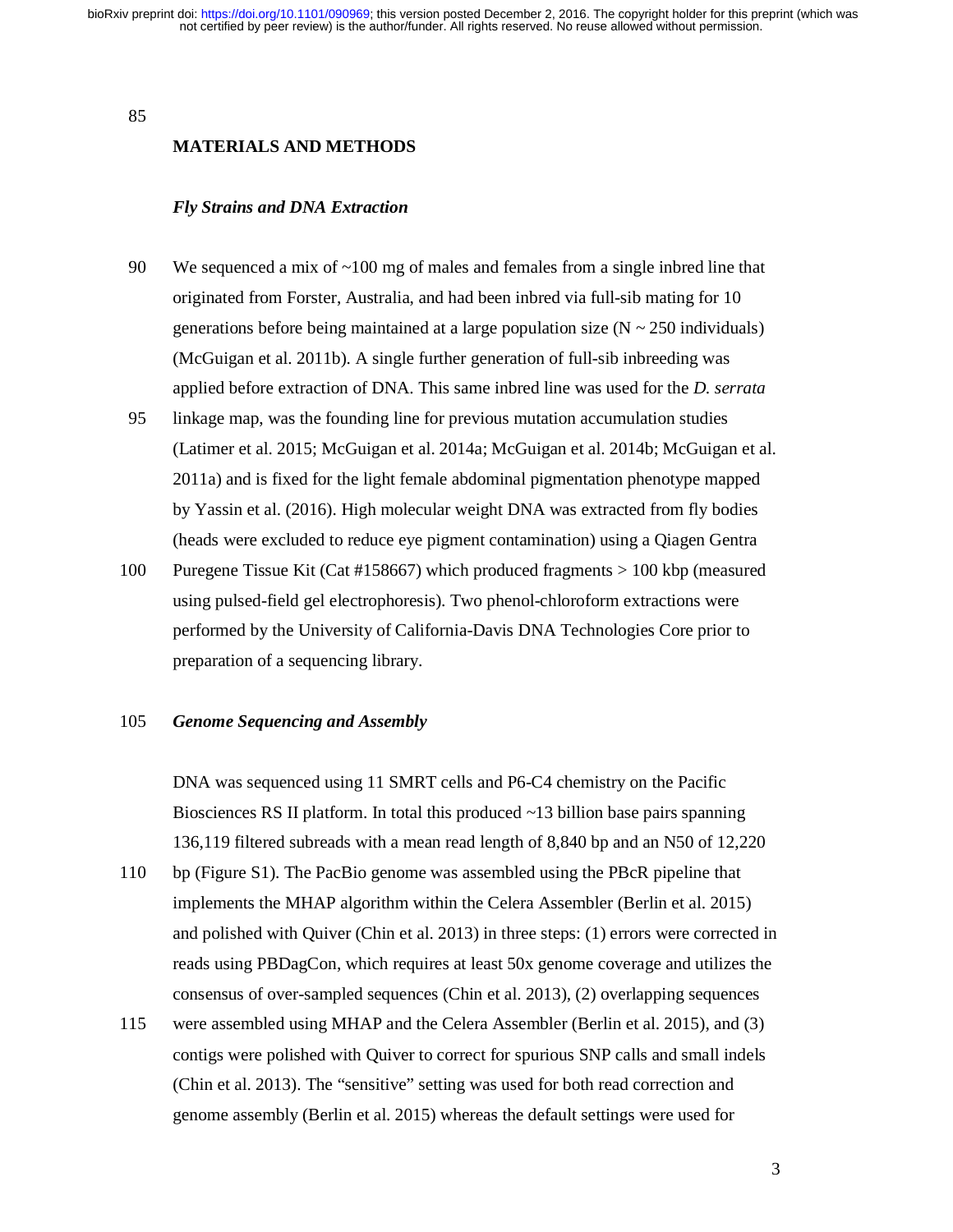polishing with Quiver (Chin et al. 2013). We elected to correct all reads as opposed to

- 120 the default longest 40x. The longest 25x corrected reads were subsequently used for genome assembly. The PBDagCon correction was performed on a computer with 60 CPU cores and 1TB of RAM; 58 CPU cores were used for the assembly and the amount of RAM used, although not tracked, was far less than machine capacity. Error correction with PBDagCon took  $\sim$  26 days. Assembly of corrected reads using MHAP
- 125 and the Celera Assembler took ~19 hours using 28 CPU cores. Our initial runs using the much faster error correction algorithm (HGAP) produced a slightly shorter assembly (194 Mbp compared to 198 Mbp) with a slightly lower N50 (0.88 Mbp vs 0.95 Mbp). We therefore chose to use the more sensitive PBDagCon correction method.
- 130

#### *Transcriptome Sequencing and Assembly*

The same inbred fly strain that was the progenitor for DNA sequencing was also used for adult mRNA sequencing to annotate the *D. serrata* genome. Adult males and

- 135 females were transferred to fresh vials shortly after eclosion and held in groups of  $\sim$ 25 where they were allowed to mate and lay eggs for 2 days. They were then sexed under light  $CO<sub>2</sub>$  anesthesia and snap frozen using liquid nitrogen in groups of 10, at the time of freezing all flies were assumed to be non-virgins. Total RNA was extracted from each pool of flies using the standard Trizol protocol. Initial quality assessment of the
- 140 total RNA using a NanoDrop and gel electrophoresis indicated that the RNA was of high quality, with a RNA integrity number (RIN) greater than 7. RNA was stored at -80 degrees Celsius for several days before being shipped for sequencing.
- One male and one female 75 bp paired-end sequencing library was prepared using the 145 TruSeq Stranded mRNA Library prep kit and sequenced on an Illumina NextSeq500 at the Ramaciotti Centre for Genomics, University of New South Wales, Australia. In total 79 M and 88 M reads were produced for males and females respectively. Quality assessment of the RNA-seq data using FastQC (Andrews 2010) indicated that the reads were of a high quality and therefore no trimming of reads was performed. The
- 150 transcriptome was *de novo* assembled for each sex separately using Trinity version 2.1.1 (Grabherr et al. 2011) where all reads were used and the --jaccard\_clip option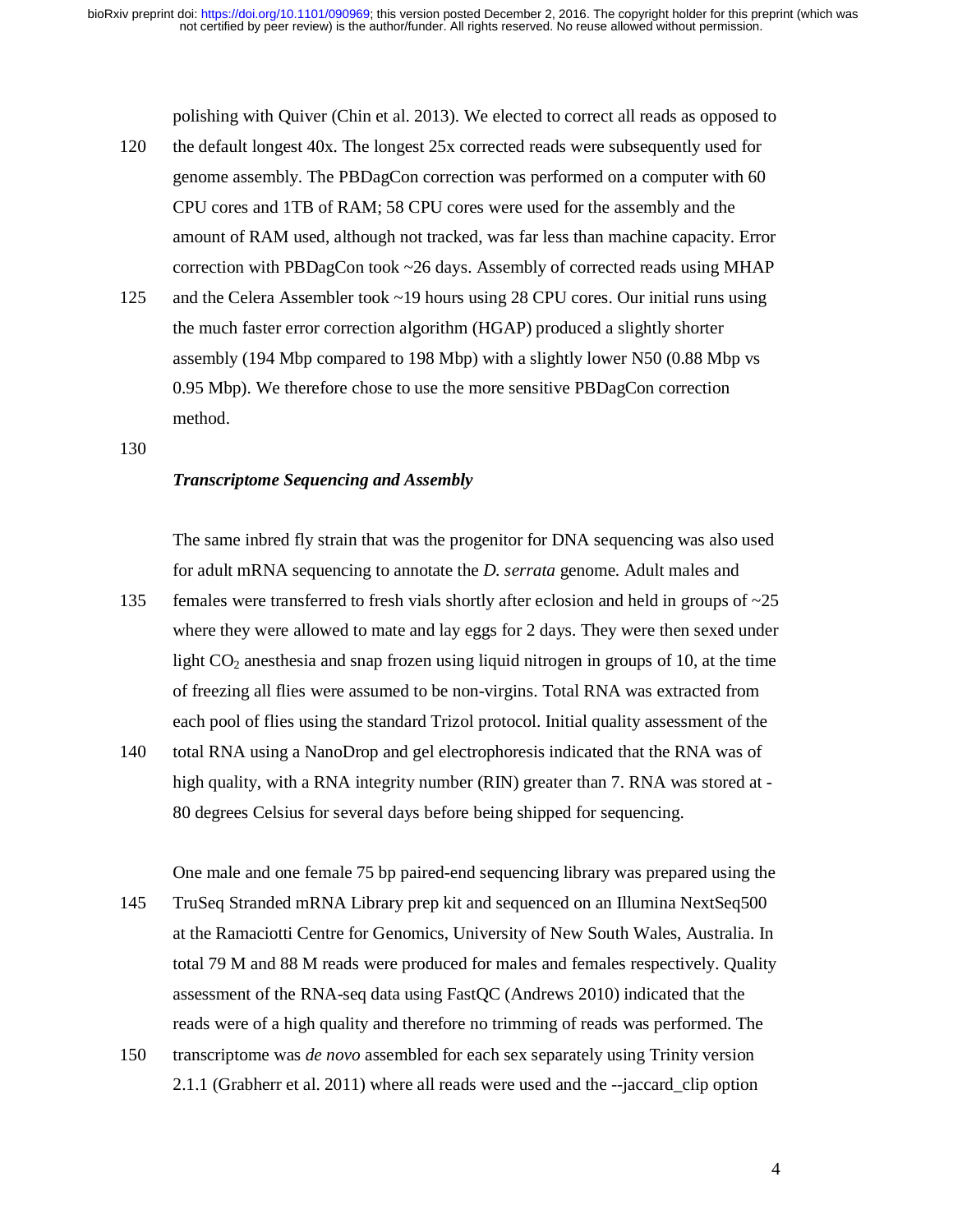was enabled to minimize gene fusion events caused by UTR overlap in high gene density regions.

### 155 *Annotation*

Maker version 2.31.8 (Campbell et al. 2014; Holt and Yandell 2011) was used to annotate the PacBio genome via incorporation of *in silico* gene models detected by Augustus (Stanke and Morgenstern 2005) and/or SNAP (Johnson et al. 2008), the *de* 

- 160 *novo D. serrata* male and female transcriptomes, and protein sequences from 12 *Drosophila* species genomes (*D. ananassae* r1.04, *D. erecta* r1.04, *D. grimshawi* r1.3, *D. melanogaster* r6.07, *D. mojavensis* r1.04, *D. persmillis* r1.3, *D. pseudoobscura pseudoobscura* r3.03, *D. sechellia* 1.3, *D. simulans*, r2.01, *D. virilis* r1.03, *D. willistoni* r1.04, and *D. yakuba* r1.04) obtained from FlyBase (McQuilton et al. 2012;
- 165 Attrill et al. 2016). Repeat masking was performed based on *D. melanogaster* training (Smit et al. 1996). Maker was run with default settings apart from allowing Maker to take extra steps to identify alternate splice variants and correct for erroneous gene fusion events.

### 170 **Data Availability Statement**

All sequence data including PacBio and RNA-seq reads have been submitted to public repositories and are available via the *D. serrata* genome NCBI project accession PRJNA355616. The annotation tracks will be made available in gff formats from

175 www.chenowethlab.org/resources/serrata\_genome/ upon publication). We also supply a list of *D. melanogaster* orthologs in supplementary file S1.

#### **RESULTS & DISCUSSION**

- 180 To assemble a draft *D. serrata* genome we sequenced DNA from a pool of adult males and females that originated from a single inbred line to a coverage of approximately 65x using Pacific Bioscience (PacBio) long-read, single-molecule realtime (SMRT) sequencing technology. We produced 136,119 filtered subreads with a mean read length of 8,940 bp and a read N50 of 12,200 bp that spanned greater than
- 185 ~13 Gbp (Figure S1). The PacBio reads were assembled using the MHAP algorithm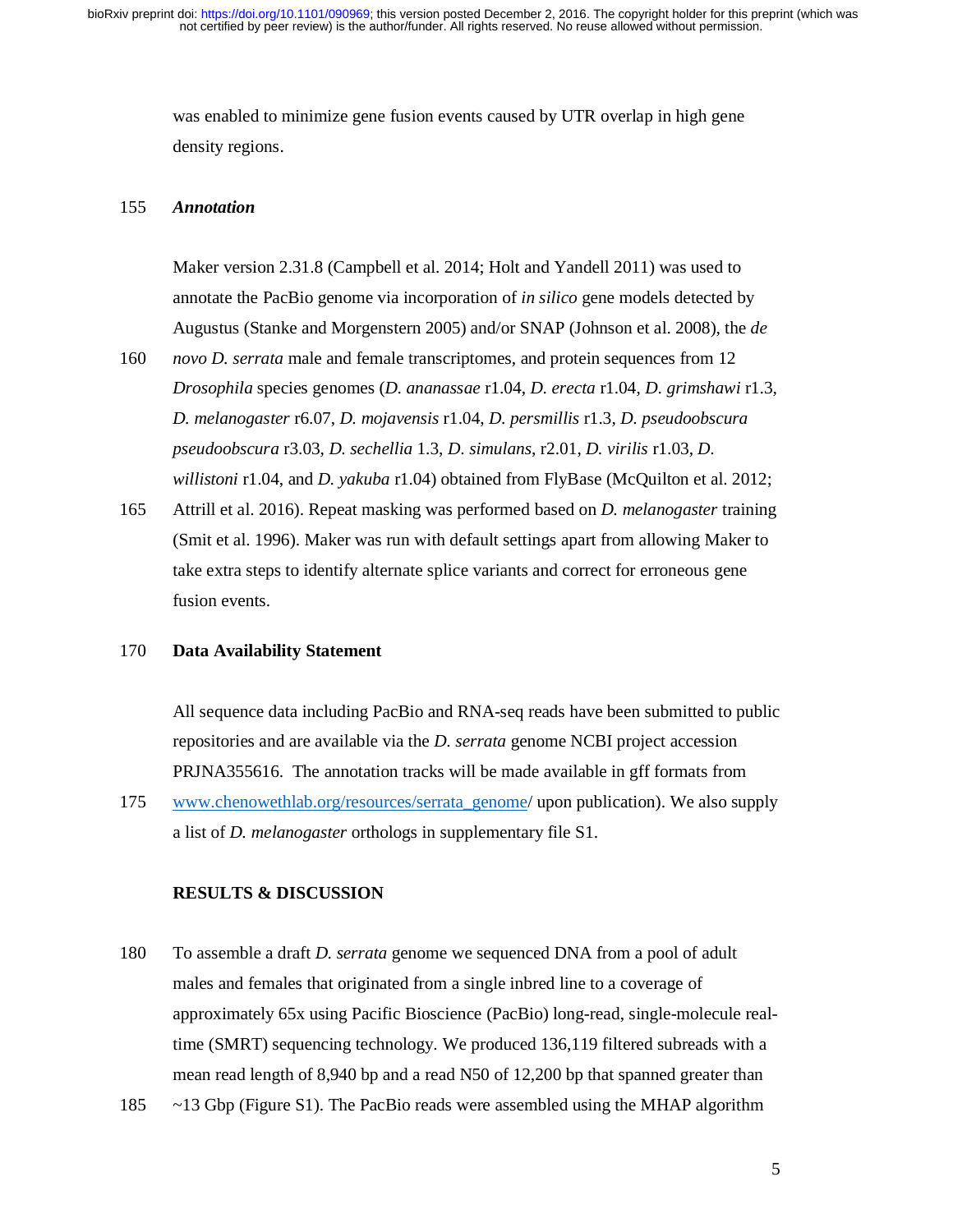within the Celera Assembler (Miller et al. 2008; Berlin et al. 2015) after selfcorrection using PBDagCon (Chin et al. 2013). The final genome was polished with a single iteration of Quiver (Chin et al. 2013) and consisted of 1,360 contigs containing more than 198 Mbp with a GC content of 39.13% (Table 1). The longest contig was

190 ~7.3 Mbp and the N50 of all contigs was ~0.95 Mbp. Flow cytometry studies suggest that species of the *montium* subgroup commonly have genome lengths over 200 Mbp (Gregory and Johnston 2008) with the estimate for the female *D. serrata* genome being approximately 215 Mbp (0.22 pg). This estimate is in broad agreement with our assembly length of 198 Mbp for the female genome.

195

#### *Completeness*

Genome completeness was assessed using BUSCO gene set analysis version 2.0 which includes a set of 2799 genes specific to Diptera (Simao et al. 2015). The *D.* 

- 200 *serrata* assembly contained 96.2% of the BUSCO genes with 94.1% being complete single-copy (defined as complete when the gene's length is within two standard deviations of the BUSCO group's mean length) and 2.5% detected as fragmented. Only 1.3% of the BUSCO genes were not found in the assembly (Table 2). In comparison, our analysis of the *D. melanogaster* genome (version r6.05) found it to
- 205 contain 98.7% complete BUSCO genes. As a further point of comparison we computed BUSCO metrics for a recent PacBio-only assembly of the *D. melanogaster* ISO1 strain genome using all 790 contigs rather than the 132 that were constructed from > 50 reads only (http://www.cbcb.umd.edu/software/PBcR/MHAP/ [quivered full assembly]). We also analysed the only other member of the montium subgroup
- 210 with a publically available genome assembly, *D. kikkawai,*  (https://www.hgsc.bcm.edu/arthropods/drosophila-modencode-project; NCBI PRJNA62319). Although these assemblies also tended to contain marginally lower numbers of missing BUSCOs, metrics were generally very similar (Table 2) indicating high level of completeness for the *D. serrata* assembly.

215

#### *Fragmentation and Mis-assemblies*

Although our assembly N50 was at the upper end of what might be expected for a short read assembly, it is much lower than a recent PacBio only assembly of the *D.*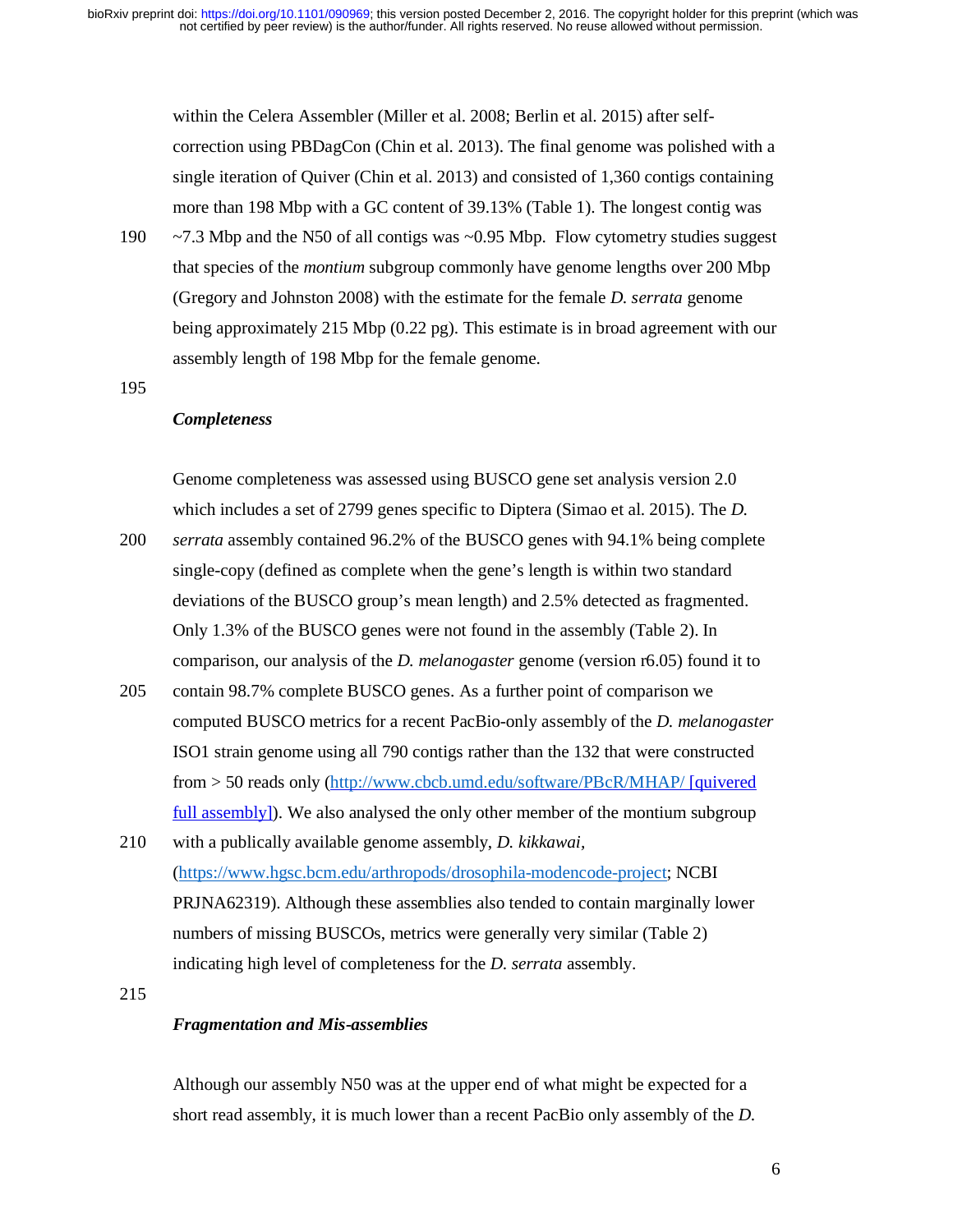- 220 *melanogaster* genome (Berlin et al. 2015). There are several reasons why this might be the case. First, we report metrics on all contigs in the assembly rather than excluding those that incorporated fewer than 50 reads as was the case for the *D. melanogaster* assembly (Berlin et al. 2015). Excluding such contigs resulted in an assembly of only 273 contigs with a total genome length of 175 Mbp (vs. 198Mbp)
- 225 and an N50 of 1.4 Mbp. In this reduced assembly, half of the genome was represented in only 25 contigs, which is closer to the performance seen for *D. melanogaster*. While contigs with less than 50 read support were generally short (median: 23.5 kbp, range: 6.3-110 kbp) and may be excluded in some cases on the basis of quality, when we examined the *D. serrata* annotation data we saw that many of these contigs
- 230 contained predicted genes that had RNA-seq support, including 14 complete singlecopy BUSCOs. We have therefore retained all contigs in our assembly.

Second, although our N50 filtered subread length of 12,200 kbp is on par with the *D. melanogaster* P5C3 filtered subread lengths (12.2-14.2 kbp) (Kim et al. 2014), we had

- 235 approximately half the coverage of the *D. melanogaster* assembly (65x vs 130x), which may have reduced our ability to span repetitive regions of the *D. serrata* genome. To examine this further, we reran the PBcR pipeline with *D. melanogaster*  data from (Kim et al. 2014) but downsampled it to 65x. We did not see genome contiguity drop to the levels seen for *D. serrata* (data not shown) and note that similar
- 240 findings were observed by Chakraborty et al. (2016; Figure 5). It therefore seems likely that the *D. serrata* genome, which is longer than that of *D. melanogaster*, may contain longer repetitive regions*.* Therefore, adequate repeat-spanning coverage would presumably require additional very long reads to achieve the same assembly contiguity seen for *D. melanogaster*. A third factor possibly contributing to a higher
- 245 degree of fragmentation in our assembly is residual heterozygosity which may have been higher in our *D. serrata* line, which had at least 11 generations of inbreeding, than the ISO1 *D. melanogaster* line.

Because physical maps indicate very strong chromosome arm-level conservation of 250 gene content between *D. serrata* and *D. melanogaster* (Stocker et al. 2012), we examined possible mis-assemblies between chromosomal arms by aligning the six largest contigs (total length ~ 37 Mbp) to the *D. melanogaster* genome using MUMmer (Kurtz et al. 2004). If there were no chromosome arm misplacements, then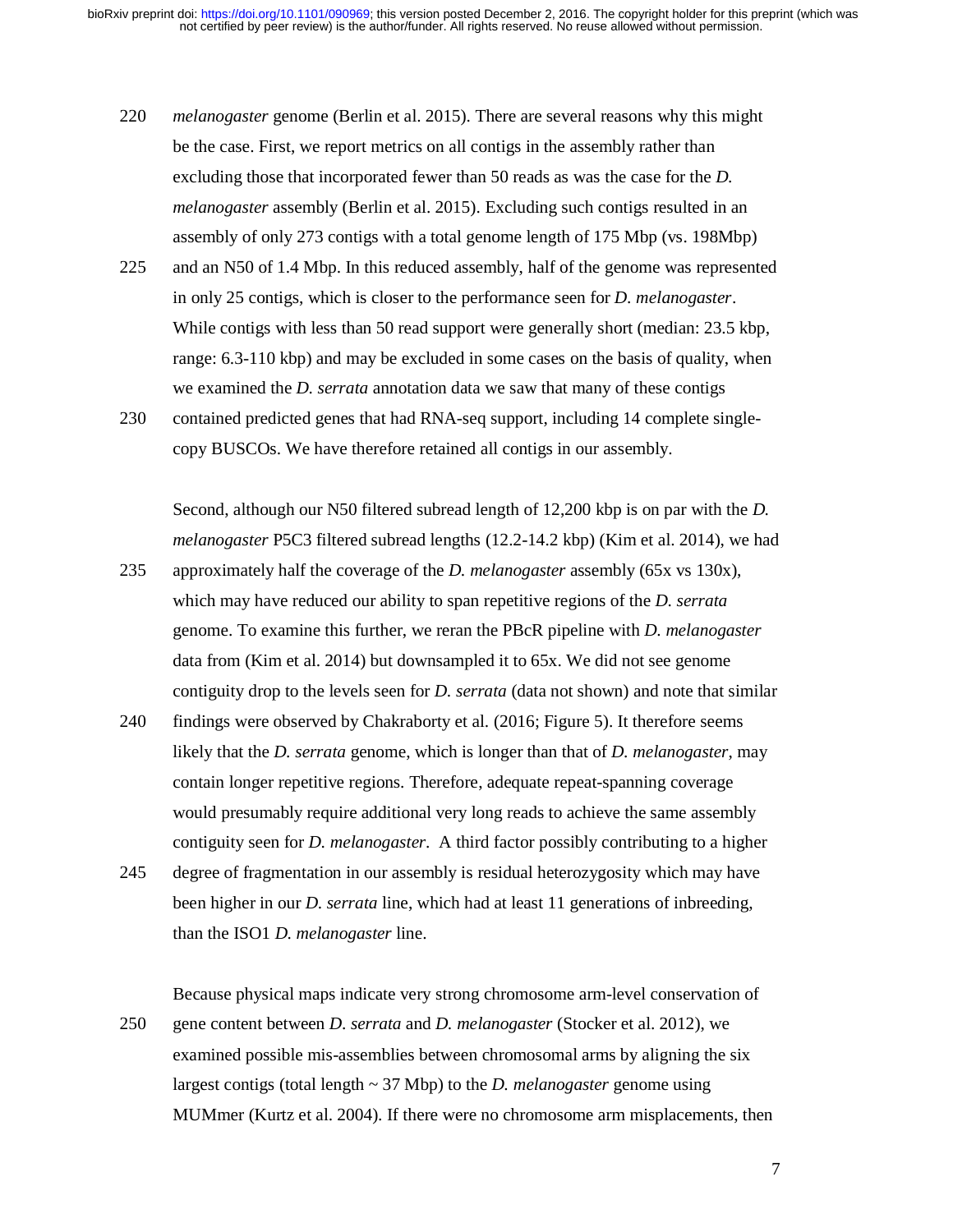it was expected that each contig would align to a single *D. melanogaster* chromosome

- 255 arm, albeit fragmented due to changes in gene order. This was largely the case (Figure 1A), where each contig aligned to a single *D. melanogaster* chromosome arm but with minor sections of alignment to other chromosome arms towards the contig edges where repetitive elements were more likely to be found. The one major exception to this general pattern of conservation was the longest contig in the assembly, contig
- 260 3208, that aligned mainly to *D. melanogaster* 3R but contained an approximately 600 kbp segment that aligned to *D. melanogaster* 3L. To test whether this was likely to be a mis-assembly, we searched the contig for previously published SNP markers that have been placed on the *D. serrata* linkage map. The marker m25 (Stocker et al 2012), which maps to 3L, was located in the suspected mis-assembled region (contig
- 265 3208, position 3,537,591) indicating that a mis-assembly rather than a genomic translocation rearrangement between 3R and 3L was most likely. The conservation of chromosome arm-level gene content was a common feature of the remaining contigs as well. For instance, while only 354 contigs contained significant tBLASTx hits to at least one *D. melanogaster* gene (genome version 6.05), these contigs spanned 167
- 270 Mbp, and the vast majority had greater than 95% tBLASTx hits to a single *D. melanogaster* chromosomal arm (mean = 96.35%, median = 100%) (Figure 2).

#### *Annotation*

- 275 To facilitate annotation of the *D. serrata* genome we sequenced mRNA from male and female adult flies. The *in silico* gene predictors SNAP (Johnson et al. 2008) and Augustus (Stanke and Morgenstern 2005), found 22,718 and 15,984 genes respectively. Of these *in silico* predicted genes, a total of 14,271 protein coding genes were sufficiently supported by RNA-seq and/or protein sequence data to be annotated
- 280 by Maker2 (16,202 transcripts) (Holt and Yandell 2011). While the number of genes we annotated in *D. serrata* is similar to the 13,929 protein coding genes that have currently been annotated in *D. melanogaster* (genome version 6.05), we annotated far fewer total transcripts (31,482 identified in *D. melanogaster*) (Attrill et al. 2016), this is likely due to the larger number of tissue types and life stages for which *D.*
- 285 *melanogaster* gene expression has been characterized with RNA-seq. Maker scores annotations using the annotation edit distance (AED), a zero-to-one score where a value of zero indicates that the *in silico* annotation and the empirical evidence are in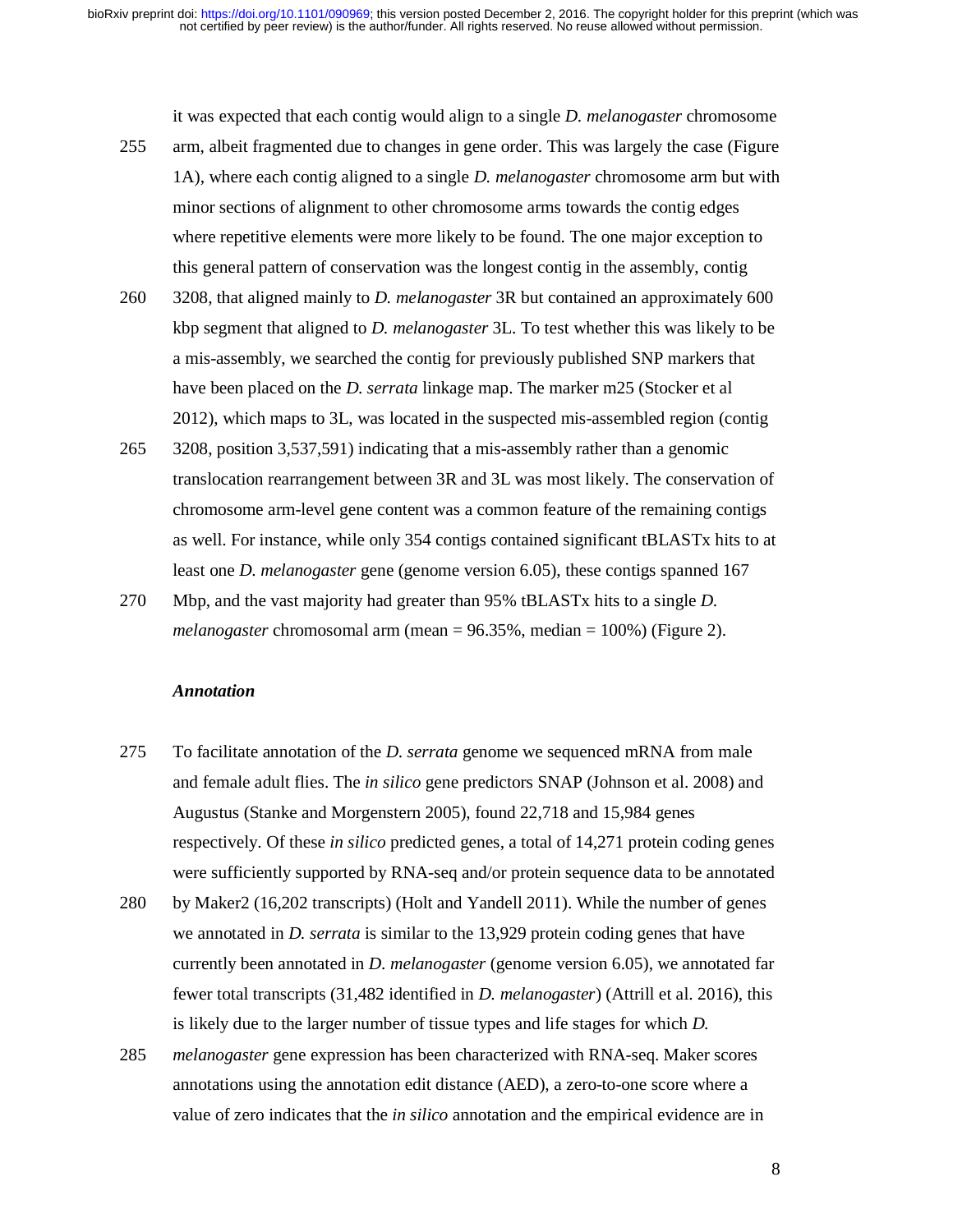perfect agreement and a value of one indicates that the *in silico* annotation has no support from empirical data (Eilbeck et al. 2009). The AED for the *D. serrata* genome

- 290 had a mean score of 0.18 and median of 0.13 suggesting that most annotations were of high quality with strong empirical support. Considering that in *Drosophila* appreciable numbers of genes peak in expression during early life stages such as embryogenesis (Arbeitman et al. 2002), our use of adult fly RNA-seq data may mean that some such genes are yet to be annotated. Furthermore, as we used mRNA-seq we
- 295 have not yet annotated non-coding genes of which there are 3,503 in the *D. melanogaster* genome (Attrill et al. 2016). Future RNA-seq datasets will be used to update the existing gene models.

We observed differences in gene, exon and intron lengths between *D. serrata* and *D.* 

- 300 *melanogaster*. In *D. serrata* there were on average 3.9 exons per protein coding gene and the gene, exon, and intron lengths were 4,655 bp, 451 bp, and 699 bp respectively. Apart from average exon number which does not differ between the two species, these values are lower than those for *D. melanogaster* protein coding genes (genome version 6.05): where the mean gene, exon, and intron lengths are 6,962 bp,
- 305 539 bp, and 1,704 bp respectively (Attrill et al. 2016). The lower average intron length observed in *D. serrata* may be a consequence of annotating far fewer alternate splice variants. In total, coding sequence comprised 33.6% of the genome when including introns and 15.4% of the genome when considering only exons. Lower percentage intron content has been associated with overall longer genomes in the
- 310 Drosophilidae (Gregory and Johnston 2008) which is consistent with our observations here.

Many of the annotated genes in *D. serrata* were found to be putative orthologs of *D. melanogaster genes* (Supp data file S1). In total 13,141 (92%) were found to be

- 315 orthologs via best reciprocal BLAST (Huynen and Bork 1998; Moreno-Hagelsieb and Latimer 2008; Tatusov et al. 1997) using tBLASTx with default settings (Camacho et al. 2009) and version 6.05 of the *D. melanogaster* genome (Drosophila 12 Genomes et al. 2007; McQuilton et al. 2012). The median e-value was zero whereas the mean when comparing *D. serrata* genes to *D. melanogaster* was 2.37e<sup>-04</sup> and when
- 320 comparing *D. melanogaster genes to D. serrata* was 1.55e<sup>-05</sup>, the correlation between e-values for the reciprocal BLAST was 0.88.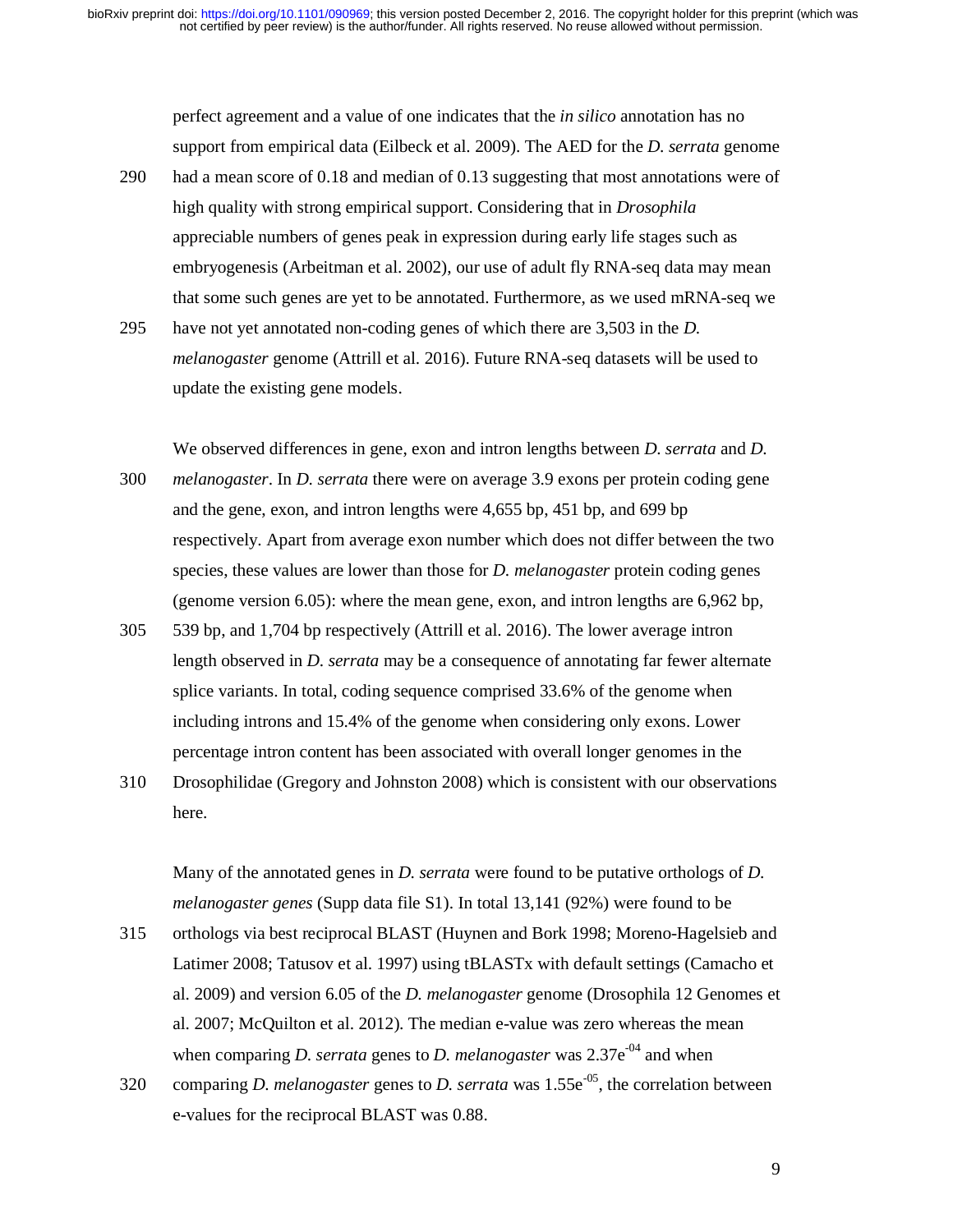### *Conclusion*

- 325 We have assembled a draft genome for a species with no existing genome using only 3GS data. Our study indicates the feasibility of long read-only genome assembly for non-model species with modest sized genomes when using an inbred line. While either greater 3GS coverage or a hybrid merged assembly (Chakraborty et al. 2016) may be required to provide greater genome contiguity, it is clear the genome has a
- 330 high degree of completeness in terms of gene content and that mis-assemblies at chromosome arm level are rare. The genome and its initial annotation provide a useful resource of future population genomic and trait mapping studies in this species.

# **ACKNOWLEDGEMENTS**

335

We thank S. Koren for advice regarding the PBcR pipeline. Funding for this research was provided by The University of Queensland.

#### **REFERENCES**

| Alkan, C., S. Sajjadian, and E.E. Eichler, 2011 Limitations of next-generation genome |  |
|---------------------------------------------------------------------------------------|--|
| sequence assembly. <i>Nat Methods</i> 8 (1):61-65.                                    |  |

- Andrews, S., 2010 FastQC: A quality control tool for high throughput sequence data. *Reference Source*.
- 345 Arbeitman, M.N., E.E. Furlong, F. Imam, E. Johnson, B.H. Null *et al.*, 2002 Gene expression during the life cycle of Drosophila melanogaster. *Science* 297 (5590):2270-2275.
- Attrill, H., K. Falls, J.L. Goodman, G.H. Millburn, G. Antonazzo *et al.*, 2016 FlyBase: establishing a Gene Group resource for Drosophila melanogaster. 350 *Nucleic Acids Res* 44 (D1):D786-792.
	- Berlin, K., S. Koren, C.-S. Chin, J.P. Drake, J.M. Landolin *et al.*, 2015 Assembling large genomes with single-molecule sequencing and locality-sensitive hashing. *Nat Biotechnol*.
- Blows, M.W., S.F. Chenoweth, and E. Hine, 2004 Orientation of the genetic variance-355 covariance matrix and the fitness surface for multiple male sexually selected traits. *Am Nat* 163 (3):329-340.
	- Blows, M.W., and A.A. Hoffman, 1993 The genetics of central and marginal populations of Drosophila serrata. I. Genetic variation for stress resistance and species borders. *Evolution*:1255-1270.
- 360 Brake, I., and G. Bächli, 2008 *Drosophilidae (Diptera)*: Brill.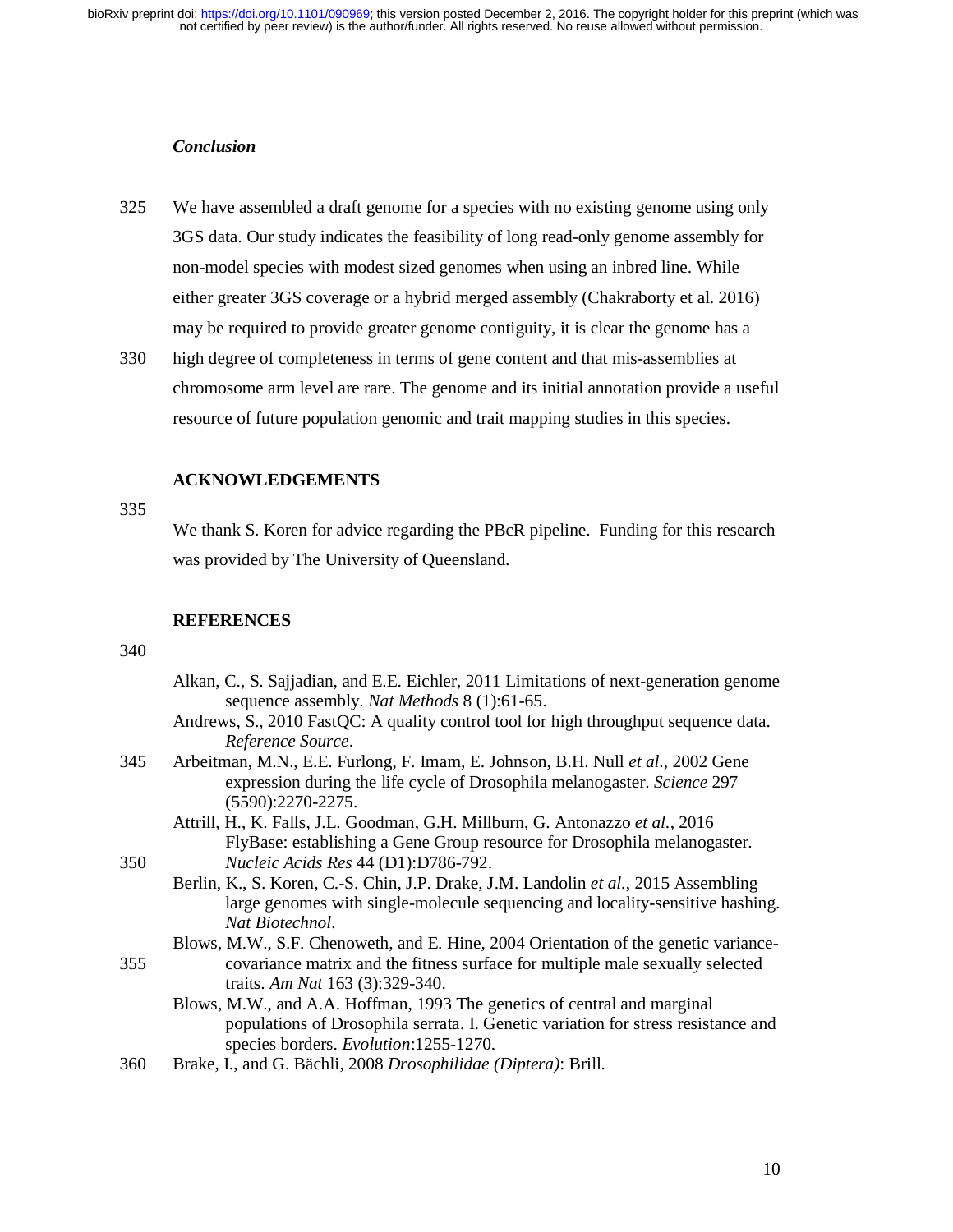|     | Butler, J., I. MacCallum, M. Kleber, I.A. Shlyakhter, M.K. Belmonte et al., 2008                                                                            |
|-----|-------------------------------------------------------------------------------------------------------------------------------------------------------------|
|     | ALLPATHS: de novo assembly of whole-genome shotgun microreads.                                                                                              |
|     | Genome Res 18 (5):810-820.                                                                                                                                  |
|     | Camacho, C., G. Coulouris, V. Avagyan, N. Ma, J. Papadopoulos et al., 2009                                                                                  |
| 365 | BLAST+: architecture and applications. BMC Bioinformatics 10 (1):421.                                                                                       |
|     | Campbell, M.S., C. Holt, B. Moore, and M. Yandell, 2014 Genome Annotation and                                                                               |
|     | Curation Using MAKER and MAKER-P. Current Protocols in                                                                                                      |
|     | Bioinformatics: 4.11. 11-14.11. 39.                                                                                                                         |
|     | Chaisson, M.J., D. Brinza, and P.A. Pevzner, 2009 De novo fragment assembly with                                                                            |
| 370 | short mate-paired reads: Does the read length matter? Genome Research 19                                                                                    |
|     | $(2):336-346.$                                                                                                                                              |
|     | Chakraborty, M., J.G. Baldwin-Brown, A.D. Long, and J.J. Emerson, 2016                                                                                      |
|     | Contiguous and accurate de novo assembly of metazoan genomes with modest                                                                                    |
|     | long read coverage. Nucleic Acids Res 44 (19):e147.                                                                                                         |
| 375 | Chen, Z.X., D. Sturgill, J. Qu, H. Jiang, S. Park et al., 2014 Comparative validation of                                                                    |
|     | the D. melanogaster modENCODE transcriptome annotation. Genome Res 24                                                                                       |
|     | $(7):1209-1223.$                                                                                                                                            |
|     | Chenoweth, S.F., N.C. Appleton, S.L. Allen, and H.D. Rundle, 2015 Genomic                                                                                   |
|     | Evidence that Sexual Selection Impedes Adaptation to a Novel Environment.                                                                                   |
| 380 | Current Biology 25 (14):1860-1866.                                                                                                                          |
|     | Chenoweth, S.F., and M.W. Blows, 2003 Signal trait sexual dimorphism and mutual                                                                             |
|     | sexual selection in Drosophila serrata. Evolution 57 (10):2326-2334.                                                                                        |
|     | Chenoweth, S.F., D. Petfield, P. Doughty, and M.W. Blows, 2007 Male choice                                                                                  |
|     | generates stabilizing sexual selection on a female fecundity correlate. J Evol                                                                              |
| 385 | Biol 20 (5):1745-1750.                                                                                                                                      |
|     | Chenoweth, S.F., H.D. Rundle, and M.W. Blows, 2008 Genetic constraints and the                                                                              |
|     | evolution of display trait sexual dimorphism by natural and sexual selection.                                                                               |
|     | Am Nat 171 (1):22-34.                                                                                                                                       |
|     | Chenoweth, S.F., H.D. Rundle, and M.W. Blows, 2010a The contribution of selection                                                                           |
| 390 | and genetic constraints to phenotypic divergence. Am Nat 175 (2):186-196.                                                                                   |
|     | Chenoweth, S.F., H.D. Rundle, and M.W. Blows, 2010b Experimental evidence for                                                                               |
|     | the evolution of indirect genetic effects: changes in the interaction effect                                                                                |
|     | coefficient, psi $(\psi)$ , due to sexual selection. <i>Evolution</i> 64 (6):1849-1856.                                                                     |
|     | Chin, C.S., D.H. Alexander, P. Marks, A.A. Klammer, J. Drake et al., 2013                                                                                   |
| 395 | Nonhybrid, finished microbial genome assemblies from long-read SMRT                                                                                         |
|     | sequencing data. Nat Methods 10 (6):563-569.                                                                                                                |
|     | Chin, C.S., J. Sorenson, J.B. Harris, W.P. Robins, R.C. Charles et al., 2011 The origin                                                                     |
|     | of the Haitian cholera outbreak strain. N Engl J Med 364 (1):33-42.<br>Chung, H., D.W. Loehlin, H.D. Dufour, K. Vaccarro, J.G. Millar et al., 2014 A Single |
| 400 | Gene Affects Both Ecological Divergence and Mate Choice in Drosophila.                                                                                      |
|     |                                                                                                                                                             |
|     | Science 343 (6175):1148-1151.<br>Delcourt, M., M.W. Blows, and H.D. Rundle, 2009 Sexually antagonistic genetic                                              |
|     | variance for fitness in an ancestral and a novel environment. Proc Biol Sci 276                                                                             |
|     | $(1664):2009-2014.$                                                                                                                                         |
| 405 | Drosophila 12 Genomes, C., A.G. Clark, M.B. Eisen, D.R. Smith, C.M. Bergman et                                                                              |
|     | al., 2007 Evolution of genes and genomes on the Drosophila phylogeny.                                                                                       |
|     | Nature 450 (7167):203-218.                                                                                                                                  |
|     | Eilbeck, K., B. Moore, C. Holt, and M. Yandell, 2009 Quantitative measures for the                                                                          |
|     | management and comparison of annotated genomes. BMC Bioinformatics 10                                                                                       |
| 410 | (1):67.                                                                                                                                                     |
|     |                                                                                                                                                             |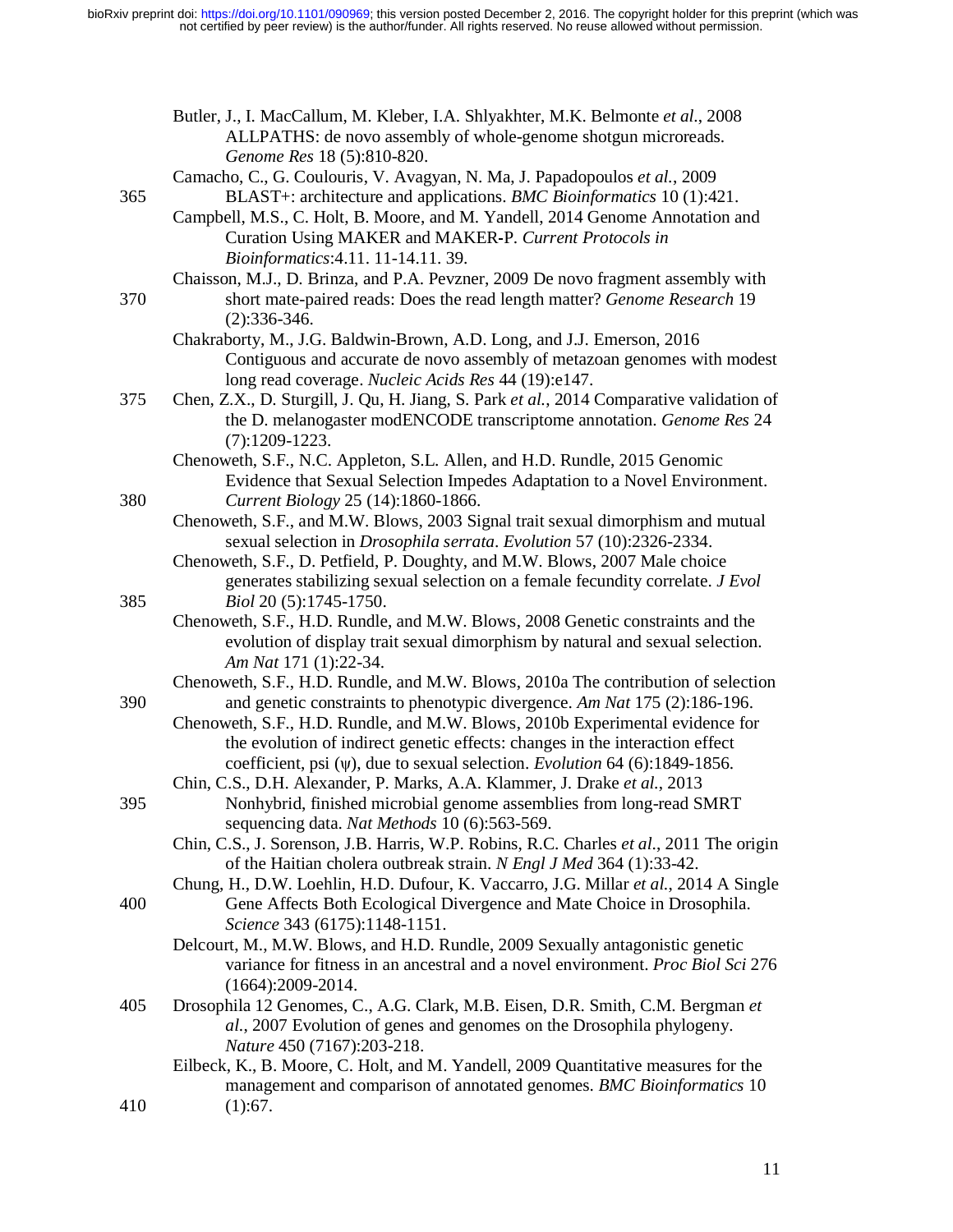| Frentiu, F.D., M. Adamski, E.A. McGraw, M.W. Blows, and S.F. Chenoweth, 2009    |
|---------------------------------------------------------------------------------|
| An expressed sequence tag (EST) library for <i>Drosophila serrata</i> , a model |
| system for sexual selection and climatic adaptation studies. BMC Genomics       |
| 10:40.                                                                          |

- 415 Frentiu, F.D., and S.F. Chenoweth, 2010 Clines in cuticular hydrocarbons in two *Drosophila* species with independent population histories. *Evolution* 64 (6):1784-1794.
- Grabherr, M.G., B.J. Haas, M. Yassour, J.Z. Levin, D.A. Thompson *et al.*, 2011 Fulllength transcriptome assembly from RNA-Seq data without a reference 420 genome. *Nat Biotechnol* 29 (7):644-652.
- Green, P., 1997 Against a whole-genome shotgun. *Genome Research* 7 (5):410-417. Gregory, T.R., and J.S. Johnston, 2008 Genome size diversity in the family Drosophilidae. *Heredity (Edinb)* 101 (3):228-238.
- Hallas, R., M. Schiffer, and A.A. Hoffmann, 2002 Clinal variation in *Drosophila*  425 *serrata* for stress resistance and body size. *Genet Res* 79 (2):141-148.
	- Higgie, M., S. Chenoweth, and M.W. Blows, 2000 Natural selection and the reinforcement of mate recognition. *Science* 290 (5491):519-521.
		- Hine, E., S. Lachish, M. Higgie, and M.W. Blows, 2002 *Positive genetic correlation between female preference and offspring fitness*.
- 430 Holt, C., and M. Yandell, 2011 MAKER2: an annotation pipeline and genomedatabase management tool for second-generation genome projects. *BMC Bioinformatics* 12 (1):491.
	- Huynen, M.A., and P. Bork, 1998 Measuring genome evolution. *Proc Natl Acad Sci U S A* 95 (11):5849-5856.
- 435 Johnson, A.D., R.E. Handsaker, S.L. Pulit, M.M. Nizzari, C.J. O'Donnell *et al.*, 2008 SNAP: a web-based tool for identification and annotation of proxy SNPs using HapMap. *Bioinformatics* 24 (24):2938-2939.
- Kellermann, V., B. van Heerwaarden, C.M. Sgro, and A.A. Hoffmann, 2009 Fundamental evolutionary limits in ecological traits drive Drosophila species 440 distributions. *Science* 325 (5945):1244-1246.
	- Kim, K.E., P. Peluso, P. Babayan, P.J. Yeadon, C. Yu *et al.*, 2014 Long-read, wholegenome shotgun sequence data for five model organisms. *Sci Data* 1:140045.
- Koren, S., M.C. Schatz, B.P. Walenz, J. Martin, J.T. Howard *et al.*, 2012 Hybrid error correction and de novo assembly of single-molecule sequencing reads. *Nat*  445 *Biotechnol* 30 (7):693-700.
	- Kurtz, S., A. Phillippy, A.L. Delcher, M. Smoot, M. Shumway *et al.*, 2004 Versatile and open software for comparing large genomes. *Genome Biol* 5 (2):R12.
- Latimer, C.A., B.R. Foley, and S.F. Chenoweth, 2015 Connecting thermal performance curve variation to the genotype: a multivariate QTL approach. *J*  450 *Evol Biol* 28 (1):155-168.
	- Lee, H., J. Gurtowski, S. Yoo, S. Marcus, W.R. McCombie *et al.*, 2014 Error correction and assembly complexity of single molecule sequencing reads. *BioRxiv*:006395.
- Li, R., H. Zhu, J. Ruan, W. Qian, X. Fang *et al.*, 2010 De novo assembly of human 455 genomes with massively parallel short read sequencing. *Genome Res* 20 (2):265-272.
- Magiafoglou, A., M. Carew, and A. Hoffmann, 2002 Shifting clinal patterns and microsatellite variation in *Drosophila serrata* populations: a comparison of populations near the southern border of the species range. *Journal of*  460 *Evolutionary Biology* 15 (5):763-774.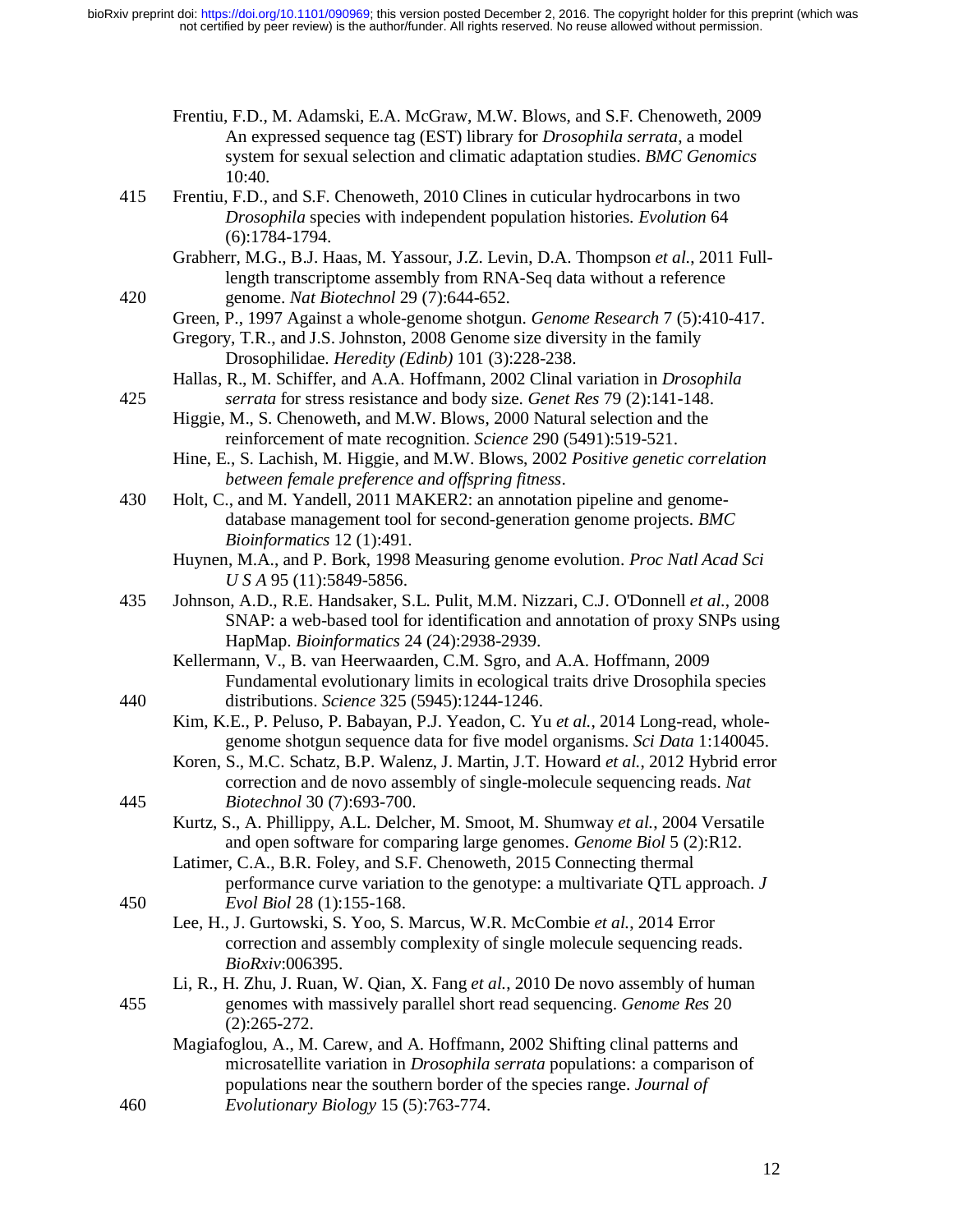|     | McGuigan, K., J.M. Collet, S.L. Allen, S.F. Chenoweth, and M.W. Blows, 2014a                                                                                     |
|-----|------------------------------------------------------------------------------------------------------------------------------------------------------------------|
|     | Pleiotropic mutations are subject to strong stabilizing selection. Genetics 197<br>$(3):1051-1062.$                                                              |
|     | McGuigan, K., J.M. Collet, E.A. McGraw, Y.H. Ye, S.L. Allen et al., 2014b The                                                                                    |
| 465 | nature and extent of mutational pleiotropy in gene expression of male                                                                                            |
|     | Drosophila serrata. Genetics 196 (3):911-921.                                                                                                                    |
|     | McGuigan, K., D. Petfield, and M.W. Blows, 2011a Reducing mutation load through                                                                                  |
|     | sexual selection on males. Evolution 65 (10):2816-2829.                                                                                                          |
|     | McGuigan, K., L. Rowe, and M.W. Blows, 2011b Pleiotropy, apparent stabilizing                                                                                    |
| 470 | selection and uncovering fitness optima. Trends Ecol Evol 26 (1):22-29.<br>McQuilton, P., S.E. St Pierre, J. Thurmond, and C. FlyBase, 2012 FlyBase 101--the     |
|     | basics of navigating FlyBase. Nucleic Acids Res 40 (Database issue):D706-                                                                                        |
|     | 714.                                                                                                                                                             |
|     | Miller, J.R., A.L. Delcher, S. Koren, E. Venter, B.P. Walenz et al., 2008 Aggressive                                                                             |
| 475 | assembly of pyrosequencing reads with mates. Bioinformatics 24 (24):2818-                                                                                        |
|     | 2824.                                                                                                                                                            |
|     | Moreno-Hagelsieb, G., and K. Latimer, 2008 Choosing BLAST options for better                                                                                     |
|     | detection of orthologs as reciprocal best hits. Bioinformatics 24 (3):319-324.                                                                                   |
| 480 | Nagarajan, N., and M. Pop, 2013 Sequence assembly demystified. Nat Rev Genet 14<br>$(3):157-167.$                                                                |
|     | Phillippy, A.M., M.C. Schatz, and M. Pop, 2008 Genome assembly forensics: finding                                                                                |
|     | the elusive mis-assembly. Genome Biol 9 (3):R55.                                                                                                                 |
|     | Quick, J., A.R. Quinlan, and N.J. Loman, 2014 A reference bacterial genome dataset                                                                               |
|     | generated on the MinION portable single-molecule nanopore sequencer.                                                                                             |
| 485 | Gigascience 3 (22):22.                                                                                                                                           |
|     | Rasko, D.A., D.R. Webster, J.W. Sahl, A. Bashir, N. Boisen et al., 2011 Origins of                                                                               |
|     | the E. coli strain causing an outbreak of hemolytic-uremic syndrome in<br>Germany. N Engl J Med 365 (8):709-717.                                                 |
|     | Rundle, H.D., S.F. Chenoweth, and M.W. Blows, 2009 The diversification of mate                                                                                   |
| 490 | preferences by natural and sexual selection. <i>J Evol Biol</i> 22 (8):1608-1615.                                                                                |
|     | Sahlin, K., R. Chikhi, and L. Arvestad, 2016 Assembly scaffolding with PE-                                                                                       |
|     | contaminated mate-pair libraries. Bioinformatics 32 (13):1925-1932.                                                                                              |
|     | Schatz, M.C., A.L. Delcher, and S.L. Salzberg, 2010 Assembly of large genomes                                                                                    |
|     | using second-generation sequencing. Genome Research 20 (9):1165-1173.                                                                                            |
| 495 | Shendure, J., and H. Ji, 2008 Next-generation DNA sequencing. Nat Biotechnol 26<br>$(10):1135-1145.$                                                             |
|     | Simao, F.A., R.M. Waterhouse, P. Ioannidis, E.V. Kriventseva, and E.M. Zdobnov,                                                                                  |
|     | 2015 BUSCO: assessing genome assembly and annotation completeness with                                                                                           |
|     | single-copy orthologs. Bioinformatics 31 (19):3210-3212.                                                                                                         |
| 500 | Simpson, J.T., K. Wong, S.D. Jackman, J.E. Schein, S.J. Jones et al., 2009 ABySS: a                                                                              |
|     | parallel assembler for short read sequence data. Genome Res 19 (6):1117-                                                                                         |
|     | 1123.                                                                                                                                                            |
|     | Smit, A.F., R. Hubley, and P. Green, 1996 RepeatMasker Open-3.0.                                                                                                 |
| 505 | Stanke, M., and B. Morgenstern, 2005 AUGUSTUS: a web server for gene prediction<br>in eukaryotes that allows user-defined constraints. Nucleic Acids Research 33 |
|     | (suppl 2): W465-W467.                                                                                                                                            |
|     | Stocker, A.J., B.B. Rusuwa, M.J. Blacket, F.D. Frentiu, M. Sullivan et al., 2012                                                                                 |
|     | Physical and Linkage Maps for Drosophila serrata, a Model Species for                                                                                            |
|     | Studies of Clinal Adaptation and Sexual Selection. G3 (Bethesda) 2 (2):287-                                                                                      |

510 297.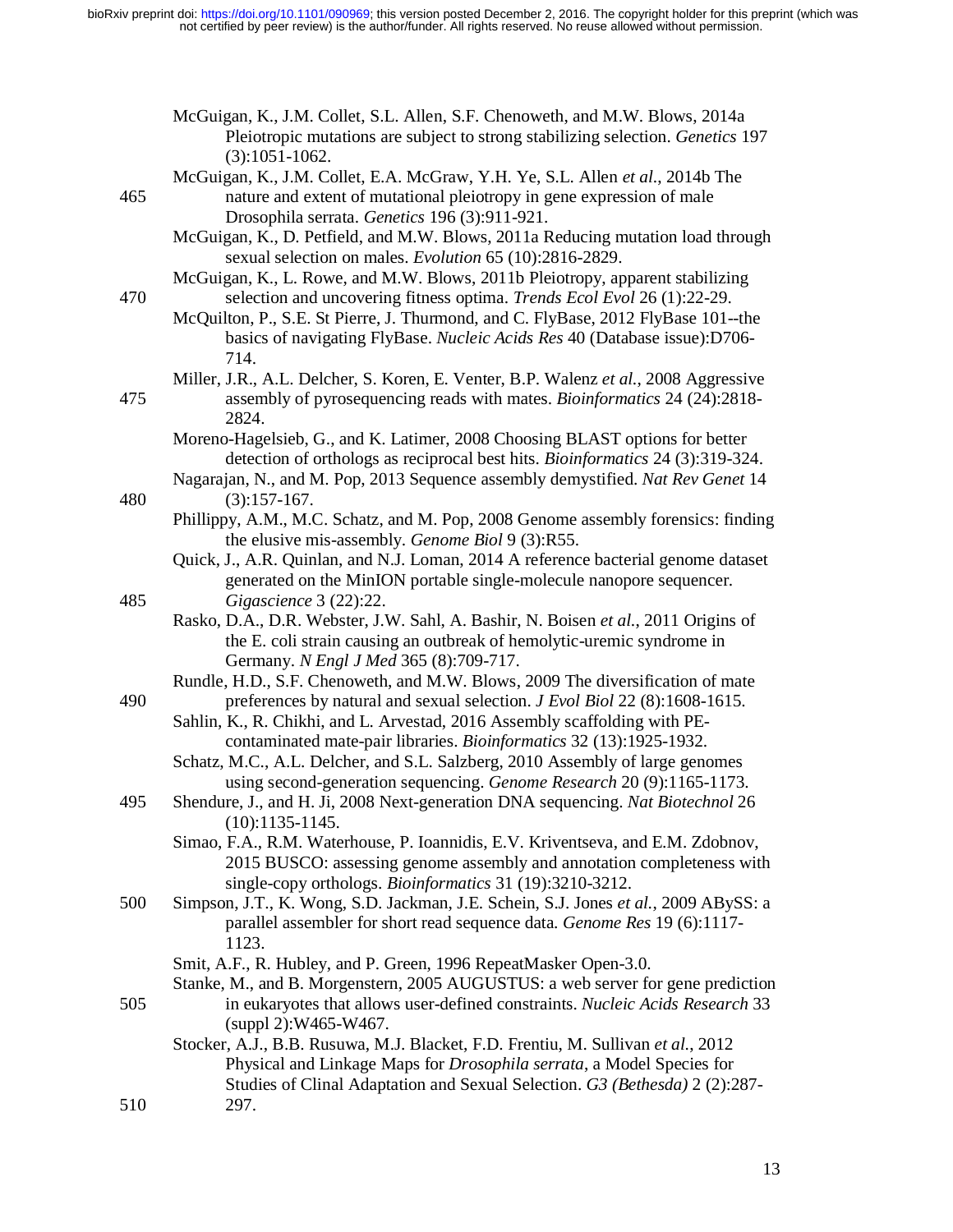| Tamura, K., S. Subramanian, and S. Kumar, 2004 Temporal patterns of fruit fly              |
|--------------------------------------------------------------------------------------------|
| <i>(Drosophila)</i> evolution revealed by mutation clocks. <i>Mol Biol Evol</i> 21 (1):36- |
| 44.                                                                                        |

- Tatusov, R.L., E.V. Koonin, and D.J. Lipman, 1997 A genomic perspective on protein 515 families. *Science* 278 (5338):631-637.
	- Treangen, T.J., and S.L. Salzberg, 2012 Repetitive DNA and next-generation sequencing: computational challenges and solutions. *Nature Reviews Genetics* 13 (1):36-46.

Ukkonen, E., 1992 Approximate String-Matching with Q-Grams and Maximal

- 520 Matches. *Theoretical computer science* 92 (1):191-211.
	- van Heesch, S., W.P. Kloosterman, N. Lansu, F.-P. Ruzius, E. Levandowsky *et al.*, 2013 Improving mammalian genome scaffolding using large insert mate-pair next-generation sequencing. *BMC Genomics* 14 (1):1.
- Wetzel, J., C. Kingsford, and M. Pop, 2011 Assessing the benefits of using mate-pairs 525 to resolve repeats in de novo short-read prokaryotic assemblies. *BMC Bioinformatics* 12 (1):1.
	- Yassin, A., E.K. Delaney, A.J. Reddiex, T.D. Seher, H. Bastide *et al.*, 2016 The pdm3 locus is a hotspot for recurrent evolution of female-limited color dimorphism in Drosophila. *Current Biology* 26 (18):2412-2422.

530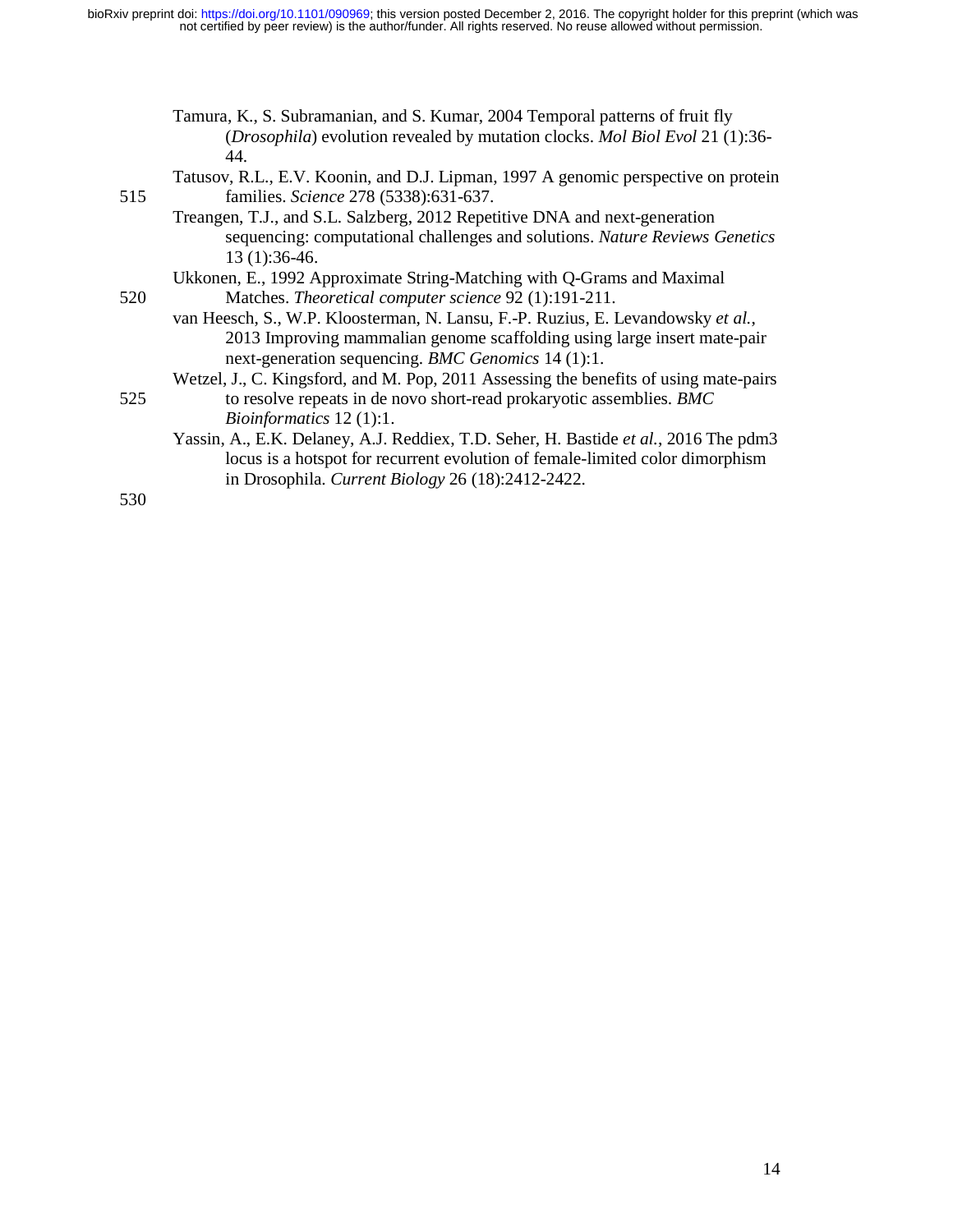# **Figures and Tables**



Supplementary figure 1. Distribution of filtered subread lengths from 11 SMRT cells 535 on the RS II with P6C4 chemistry.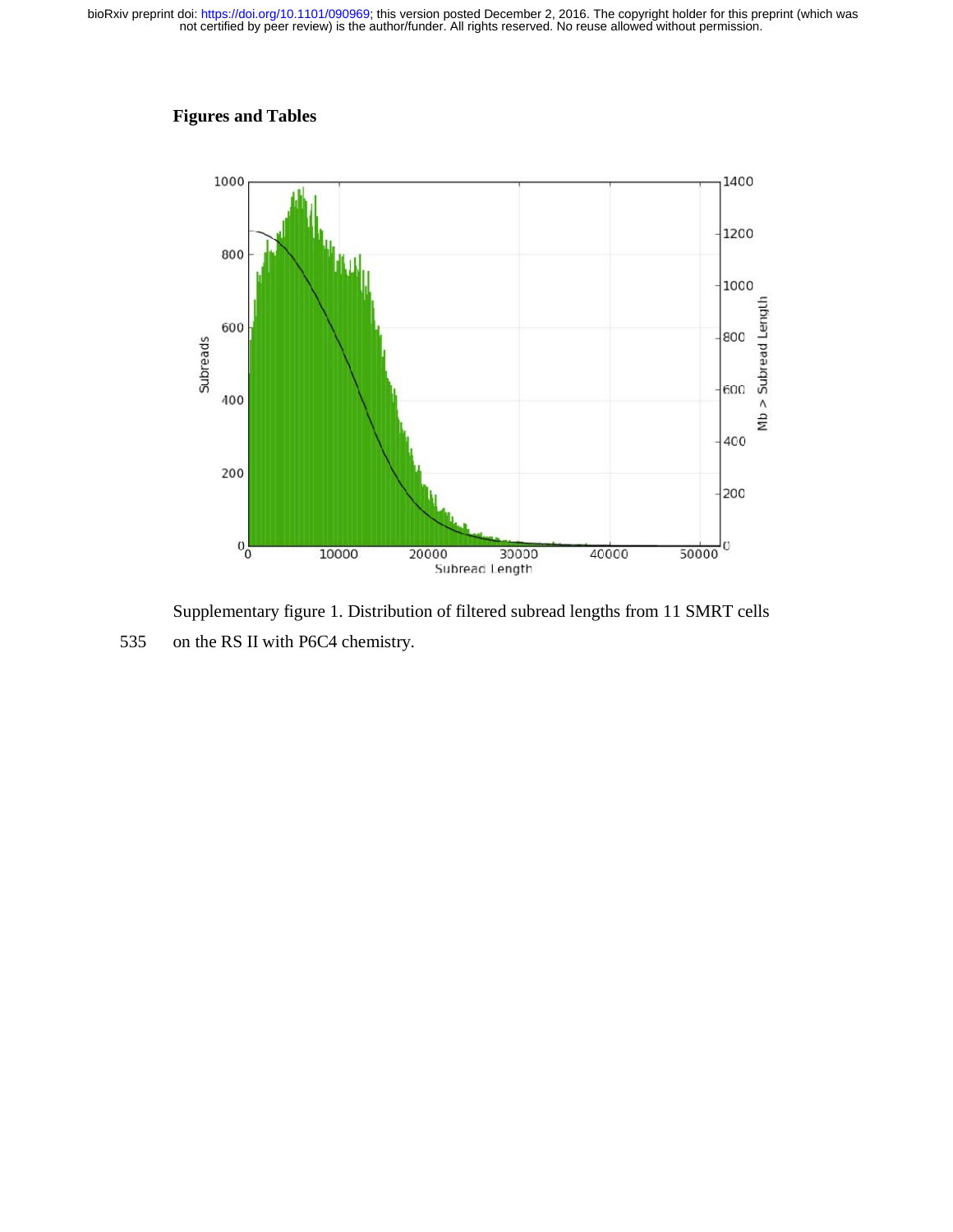

540 Figure 1. Alignment of the six longest contigs from the *D.serrata* assembly, to the *D. melanogaster* genome version 6.05. Red dots indicate a MUMmer hit that aligns to the *D. melanogaster* genome in the forward orientation; blue dots indicate a MUMmer hit that aligns to the *D. melanogaster* genome in the reverse orientation.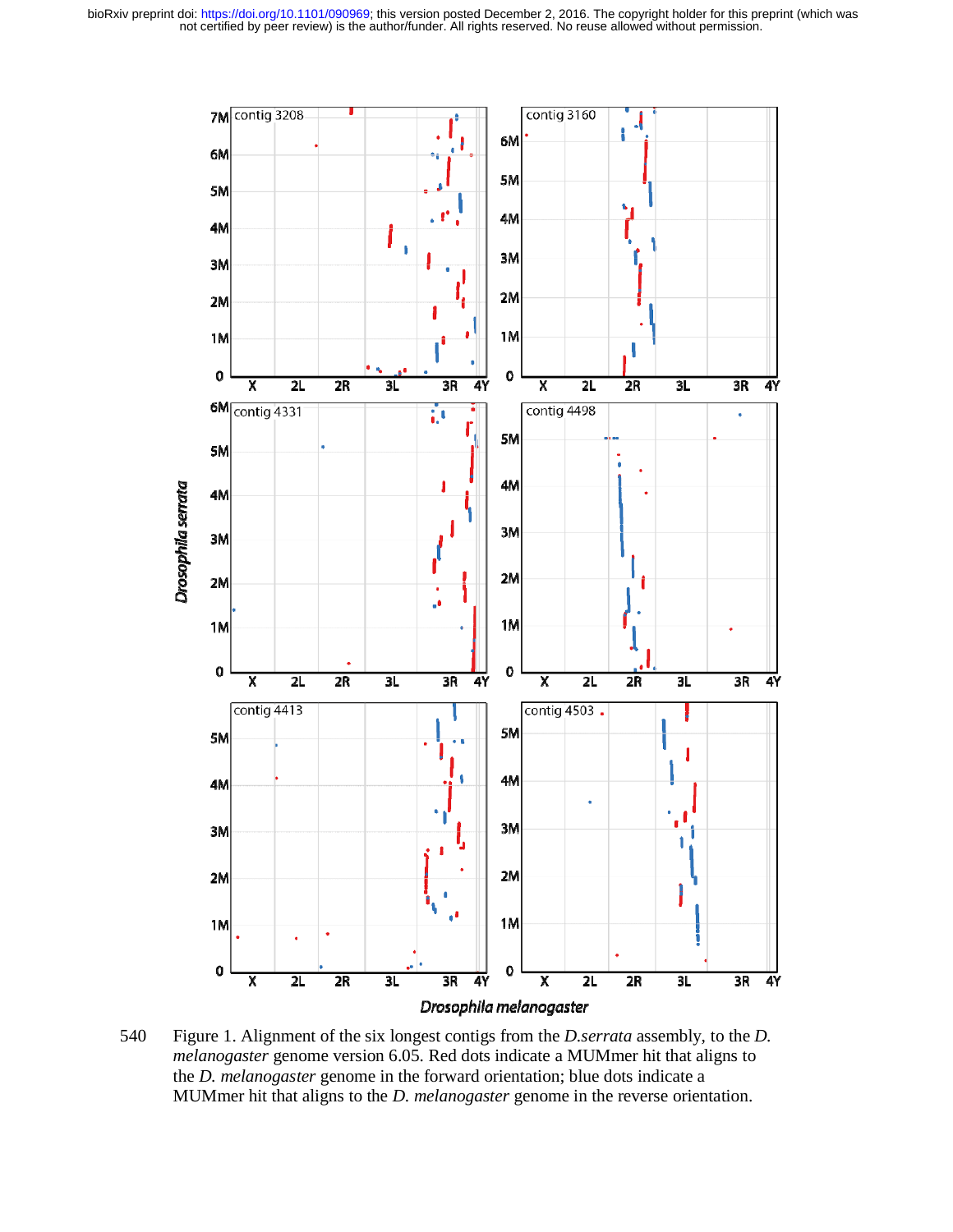

545

Figure 2. Comparison of *D. serrata* gene locations relative to *D. melanogaster*. On average > 95% of tBLASTx hits to *D. melanogaster* genes (version 6.05) in each contig map to a single *D. melanogaster* chromosome arm.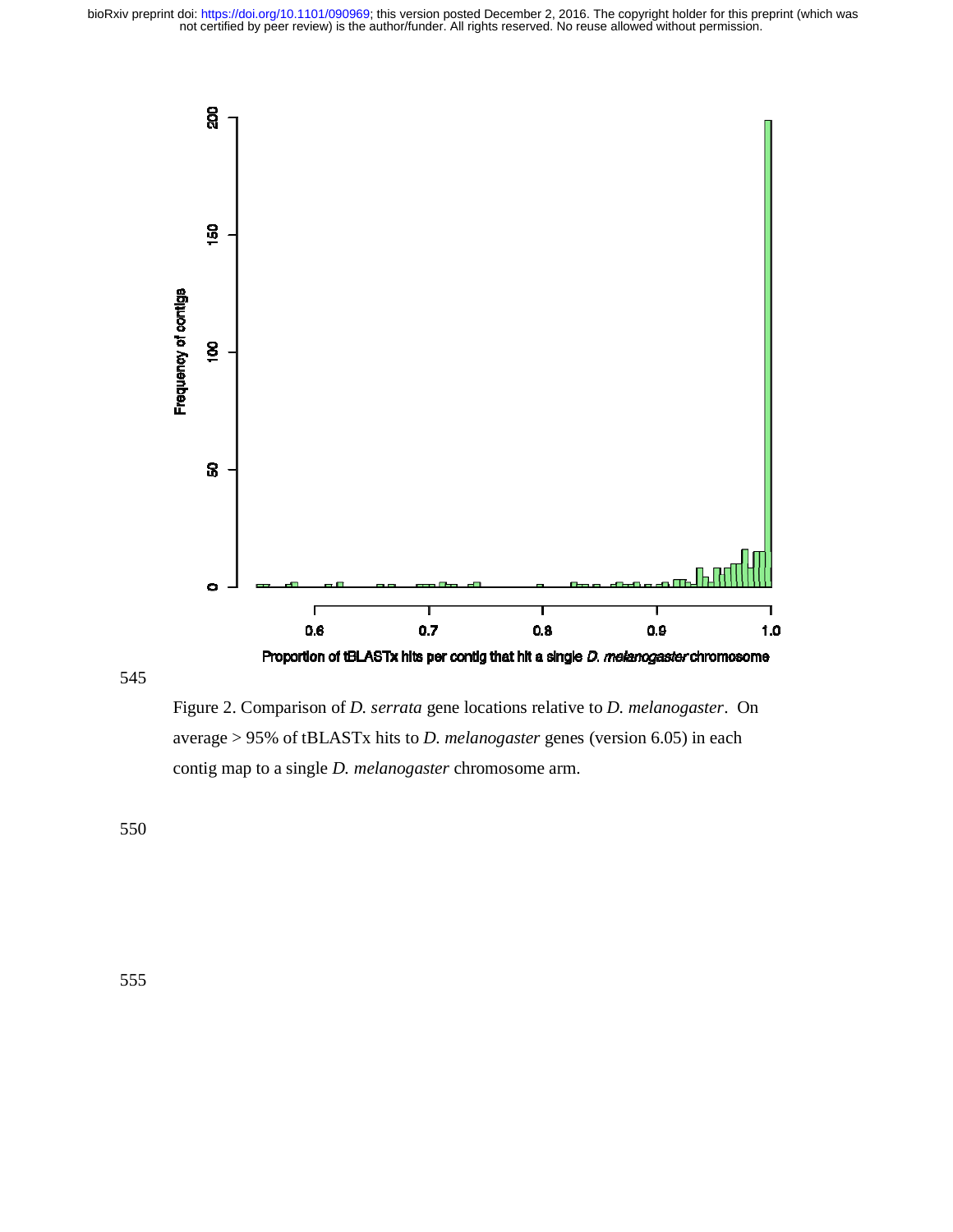# 560

Table 1. *D. serrata* genome assembly statistics. Contig length percentages refer to percent total length in each size bin.

| Description         |             |
|---------------------|-------------|
| Number of contigs   | 1,360       |
| Genome size (bp)    | 198,298,763 |
| Longest contig (bp) | 7,300,740   |
| $<$ 1 Kbp           | 0.0%        |
| $1-10$ Kbp          | 3.3%        |
| 10-100 Kbp          | 78.8%       |
| 100-1000 Kbp        | 15.3%       |
| $>1$ Mbp            | 2.6%        |
| $N50$ (bp)          | 942,627     |
| GC content          | 39.13%      |